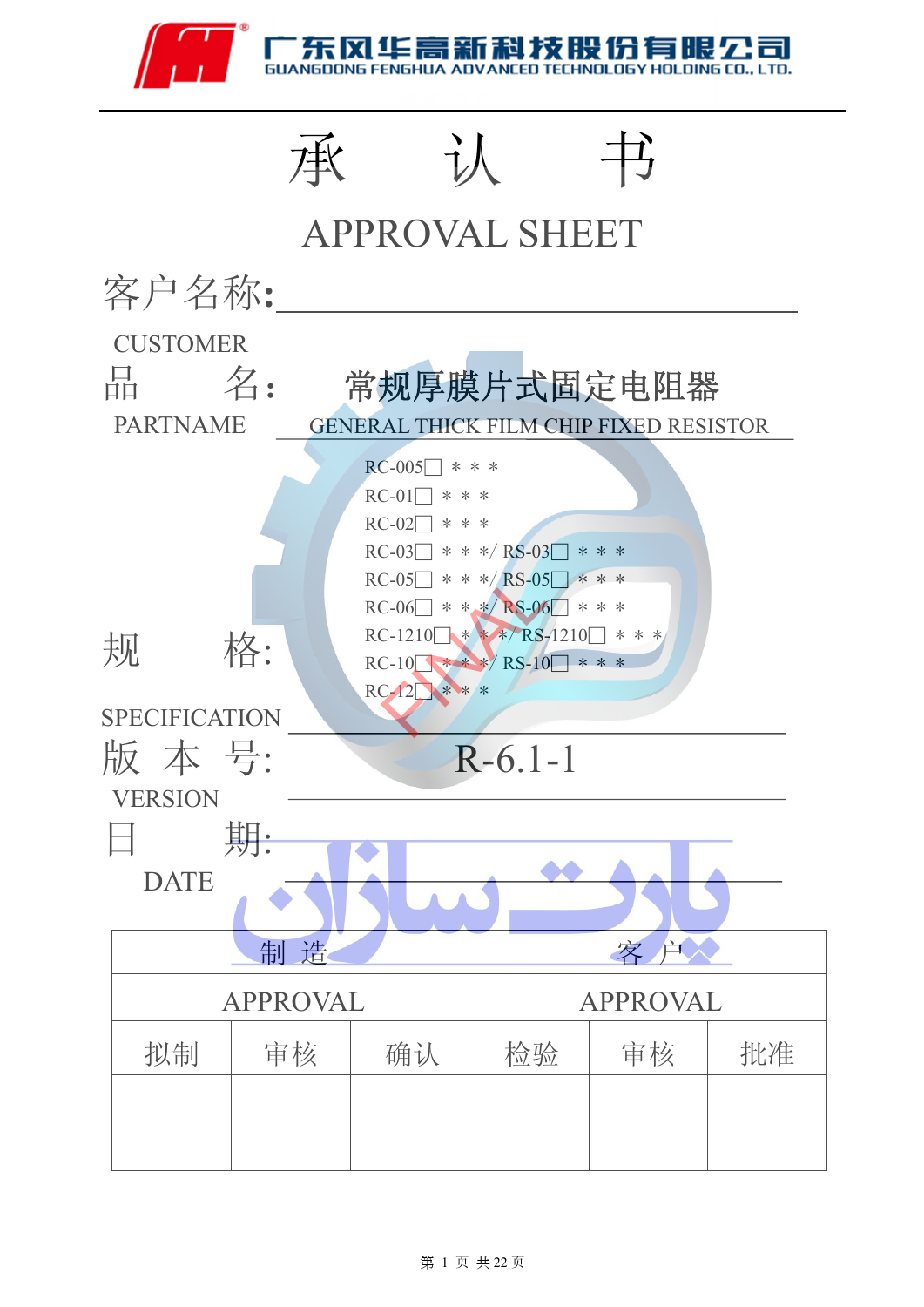

| 序号<br>N <sub>0</sub> | 录<br>目<br><b>TABLE OF CONTENTS</b>        |
|----------------------|-------------------------------------------|
| 1.0                  | 概述 Summary                                |
| 2.0                  | 结构及尺寸 Structure And Dimensions            |
| 3.0                  | 型号规格表示办法 How To Order                     |
| 4.0                  | 电气性能 Performance Specification            |
| 5.0                  | 可靠性 Reliability Data                      |
| 6.0                  | 包装 Package                                |
| $7.0\,$              | 环保情况说明 Environmental Protection Statement |
| 8.0                  | 推荐使用的焊接曲线 Recommended soldering profile   |
| 9.0                  | 使用注意事项 Precautions For Use                |
|                      |                                           |
|                      |                                           |
|                      |                                           |
|                      |                                           |
|                      |                                           |
|                      |                                           |
|                      |                                           |
|                      |                                           |
|                      |                                           |
|                      |                                           |
|                      |                                           |
|                      |                                           |
|                      |                                           |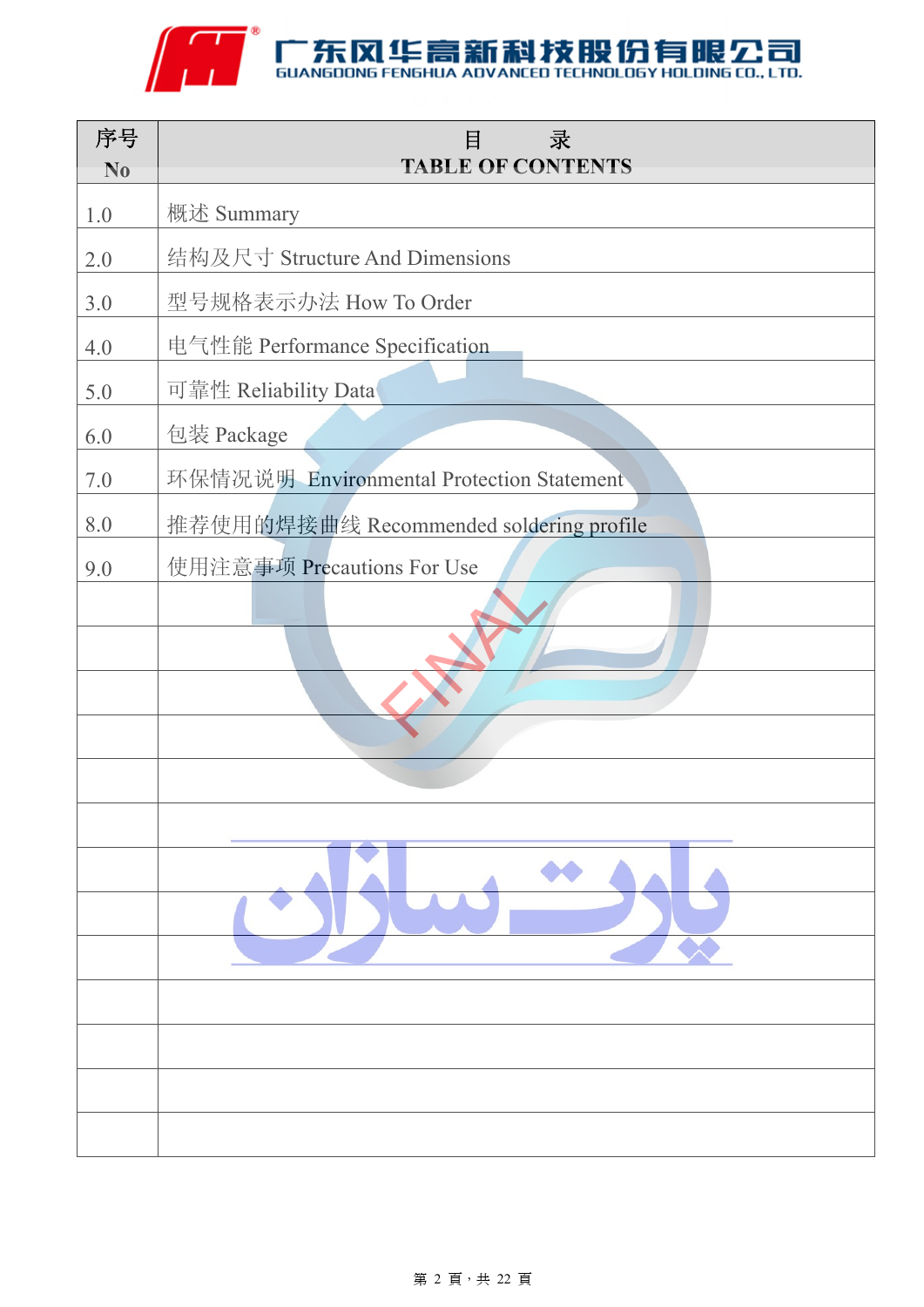# ANT SUANGDONG FENGHUA ADVANCED TECHNOLOGY HOLDING CO., LTD.

| 常规片式电阻器承认书 Approval Sheet for General Chip Resistor                                                              | 版本号 Version of: R-6.1-1                                                                                   |                                                   |  |  |  |  |  |  |
|------------------------------------------------------------------------------------------------------------------|-----------------------------------------------------------------------------------------------------------|---------------------------------------------------|--|--|--|--|--|--|
| RC/RS                                                                                                            |                                                                                                           |                                                   |  |  |  |  |  |  |
| 1.0 概述 Summary                                                                                                   |                                                                                                           |                                                   |  |  |  |  |  |  |
| 片式电阻器主要生产的型号包括 01005、0201、0402、0603、0805、1206、1210、2010、2512。其特点是:                                               |                                                                                                           |                                                   |  |  |  |  |  |  |
|                                                                                                                  | The dimension type for chip resistor including 01005, 0201, 0402, 0603, 0805, 1206, 1210, 2010, 2512, and |                                                   |  |  |  |  |  |  |
| the features are as below:                                                                                       |                                                                                                           |                                                   |  |  |  |  |  |  |
|                                                                                                                  |                                                                                                           |                                                   |  |  |  |  |  |  |
| *体积小、重量轻                                                                                                         |                                                                                                           | miniature and light weight                        |  |  |  |  |  |  |
| *电性能稳定,可靠性高                                                                                                      |                                                                                                           | stable electrical capability and high reliability |  |  |  |  |  |  |
| *机械强度高、高频特性优越                                                                                                    |                                                                                                           | superior mechanical and frequency                 |  |  |  |  |  |  |
| *装配成本低,并与自动贴装设备匹配                                                                                                |                                                                                                           | low assembly cost, suit for automatic SMT         |  |  |  |  |  |  |
| *适应再流焊与波峰焊                                                                                                       |                                                                                                           | suit for re-flow and wave flow soldering.         |  |  |  |  |  |  |
| *符合 ROHS 指令要求                                                                                                    |                                                                                                           | <b>Compliant with ROHS Directive</b>              |  |  |  |  |  |  |
| *符合无卤素要求                                                                                                         |                                                                                                           | Compliant with halogen free requirement           |  |  |  |  |  |  |
| *禁止使用 SS-00259 中规定的 1 级环境管理物质                                                                                    |                                                                                                           |                                                   |  |  |  |  |  |  |
| *SONY 指定原材料只能从绿色伙伴认定供应商处采购                                                                                       |                                                                                                           |                                                   |  |  |  |  |  |  |
|                                                                                                                  |                                                                                                           |                                                   |  |  |  |  |  |  |
| 产品广泛应用于计算机、通讯、工业自动化、航天航空、军事、数字电视、数字音响及消费类电子等领域。                                                                  |                                                                                                           |                                                   |  |  |  |  |  |  |
|                                                                                                                  |                                                                                                           |                                                   |  |  |  |  |  |  |
| The applications for the chip resistor are wildly in computer, communication, industry automatization, aviation, |                                                                                                           |                                                   |  |  |  |  |  |  |
| military, digital TV, digital acoustics and consume electronics, etc.                                            |                                                                                                           |                                                   |  |  |  |  |  |  |
|                                                                                                                  |                                                                                                           |                                                   |  |  |  |  |  |  |
| 2.0 结构及尺寸 Structure And Dimensions                                                                               |                                                                                                           |                                                   |  |  |  |  |  |  |
| 2.1 结构 Structure                                                                                                 |                                                                                                           |                                                   |  |  |  |  |  |  |
|                                                                                                                  | 结构层                                                                                                       | 主要成分                                              |  |  |  |  |  |  |
|                                                                                                                  | Structure                                                                                                 | Main Substance                                    |  |  |  |  |  |  |
|                                                                                                                  | ①陶瓷基片<br>Substrate                                                                                        | 三氧化二铝<br>$Al_2O_3$                                |  |  |  |  |  |  |
|                                                                                                                  | ②面电极                                                                                                      | 银-钯 电极                                            |  |  |  |  |  |  |
|                                                                                                                  | Face Electrode                                                                                            | $Ag - Pd$                                         |  |  |  |  |  |  |
| ⊚<br>(5)<br>(6)                                                                                                  | 3背电极                                                                                                      | 银电极                                               |  |  |  |  |  |  |
| ⊚                                                                                                                | Reverse Electrode                                                                                         | Ag                                                |  |  |  |  |  |  |
|                                                                                                                  | 4电阻体<br><b>Resistive Element</b>                                                                          | 氧化钌、玻璃<br>Ruthenium oxide, glass                  |  |  |  |  |  |  |
| ⅏<br>⊕                                                                                                           | 6)一次保护层                                                                                                   | 玻璃                                                |  |  |  |  |  |  |
| ⊚                                                                                                                | 1 <sup>st</sup> protective coating                                                                        | Glass                                             |  |  |  |  |  |  |
|                                                                                                                  | 6二次保护层                                                                                                    | 树脂                                                |  |  |  |  |  |  |
|                                                                                                                  | $2nd$ protective coating                                                                                  | Resin                                             |  |  |  |  |  |  |
|                                                                                                                  | ⑦标记<br>Marking                                                                                            | 树脂<br>Resin                                       |  |  |  |  |  |  |
|                                                                                                                  | 8端电极                                                                                                      | 镍铬合金                                              |  |  |  |  |  |  |
| ilo 31                                                                                                           | Inner Termination                                                                                         | $Ni-Cr$                                           |  |  |  |  |  |  |
|                                                                                                                  | ⑨中间电极                                                                                                     | 镍层                                                |  |  |  |  |  |  |
|                                                                                                                  | Middle Termination<br>⑩外部电极                                                                               | Ni Plating<br>锡层                                  |  |  |  |  |  |  |
|                                                                                                                  | Outer Termination                                                                                         | Tin Plating                                       |  |  |  |  |  |  |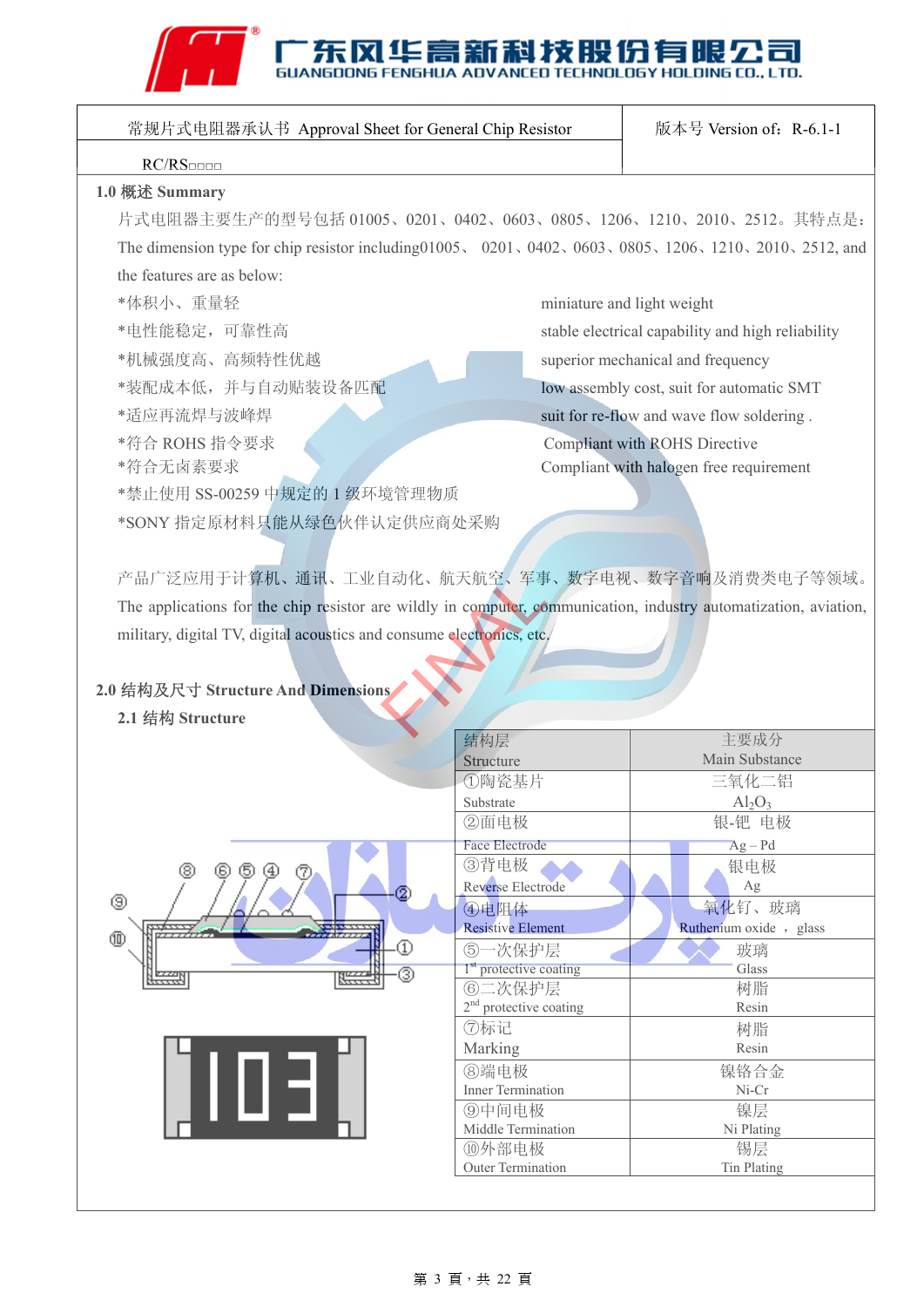### 华高新科技B

| 常规片式电阻器承认书 Approval Sheet for General Chip Resistor<br>版本号 Version of: R-6.1-1 |                 |                 |                 |                 |                 |  |  |  |
|--------------------------------------------------------------------------------|-----------------|-----------------|-----------------|-----------------|-----------------|--|--|--|
| RC/RS                                                                          |                 |                 |                 |                 |                 |  |  |  |
| 2.2 尺寸 Dimensions<br>L<br>a<br>W<br>t<br>$\mathbf b$                           |                 |                 |                 |                 |                 |  |  |  |
| 型号 Type                                                                        | $L$ (mm)        | $W$ (mm)        | $t$ (mm)        | $a \ (mm)$      | $b \ (mm)$      |  |  |  |
| 01005                                                                          | $0.40 \pm 0.02$ | $0.20 \pm 0.02$ | $0.13 \pm 0.03$ | $0.10 \pm 0.03$ | $0.10 \pm 0.03$ |  |  |  |
| 0201                                                                           | $0.60 \pm 0.05$ | $0.30 \pm 0.05$ | $0.23 \pm 0.03$ | $0.10 \pm 0.05$ | $0.15 \pm 0.05$ |  |  |  |
| 0402                                                                           | $1.00 \pm 0.10$ | $0.50 \pm 0.10$ | $0.30 \pm 0.10$ | $0.20 \pm 0.10$ | $0.25 \pm 0.10$ |  |  |  |
| 0603                                                                           | $1.60 \pm 0.15$ | $0.80 \pm 0.15$ | $0.40 \pm 0.10$ | $0.30 \pm 0.20$ | $0.30 \pm 0.20$ |  |  |  |
| 0805                                                                           | $2.00 \pm 0.20$ | $1.25 \pm 0.15$ | $0.50 \pm 0.10$ | $0.30 \pm 0.20$ | $0.40 \pm 0.20$ |  |  |  |
| 1206                                                                           | $3.20 \pm 0.20$ | $1.60 \pm 0.15$ | $0.55 \pm 0.10$ | $0.50 \pm 0.20$ | $0.50 \pm 0.20$ |  |  |  |
| 1210                                                                           | $3.20 \pm 0.20$ | $2.50 \pm 0.20$ | $0.55 \pm 0.10$ | $0.50 \pm 0.20$ | $0.50 \pm 0.20$ |  |  |  |
| 2010                                                                           | $5.00 \pm 0.20$ | $2.50 \pm 0.20$ | $0.55 \pm 0.10$ | $0.60 \pm 0.20$ | $0.60 \pm 0.20$ |  |  |  |
| 2512                                                                           | $6.40 \pm 0.20$ | $3.20 \pm 0.20$ | $0.55 \pm 0.10$ | $0.60 \pm 0.20$ | $0.60 \pm 0.20$ |  |  |  |

### **2.3** 产品外观 **Appearance**

电阻器表面二次保护层保护膜覆盖完好且难以脱落,表面平整;

The surface of resistor is covered with Protecting Coating which hard to fade, and the surface of coating should avoid

unevenness.

电阻器端电极覆盖均匀、镀层较难脱落、而且平整、无开裂、针孔、变色;

The terminal part is covered equable, the plating is hard to fade, and should avoid unevenness, flaw, pinhole and discoloration.

电阻器芯片无裂痕、标记可辨。

With a clear mark, the resistor body is crack-free.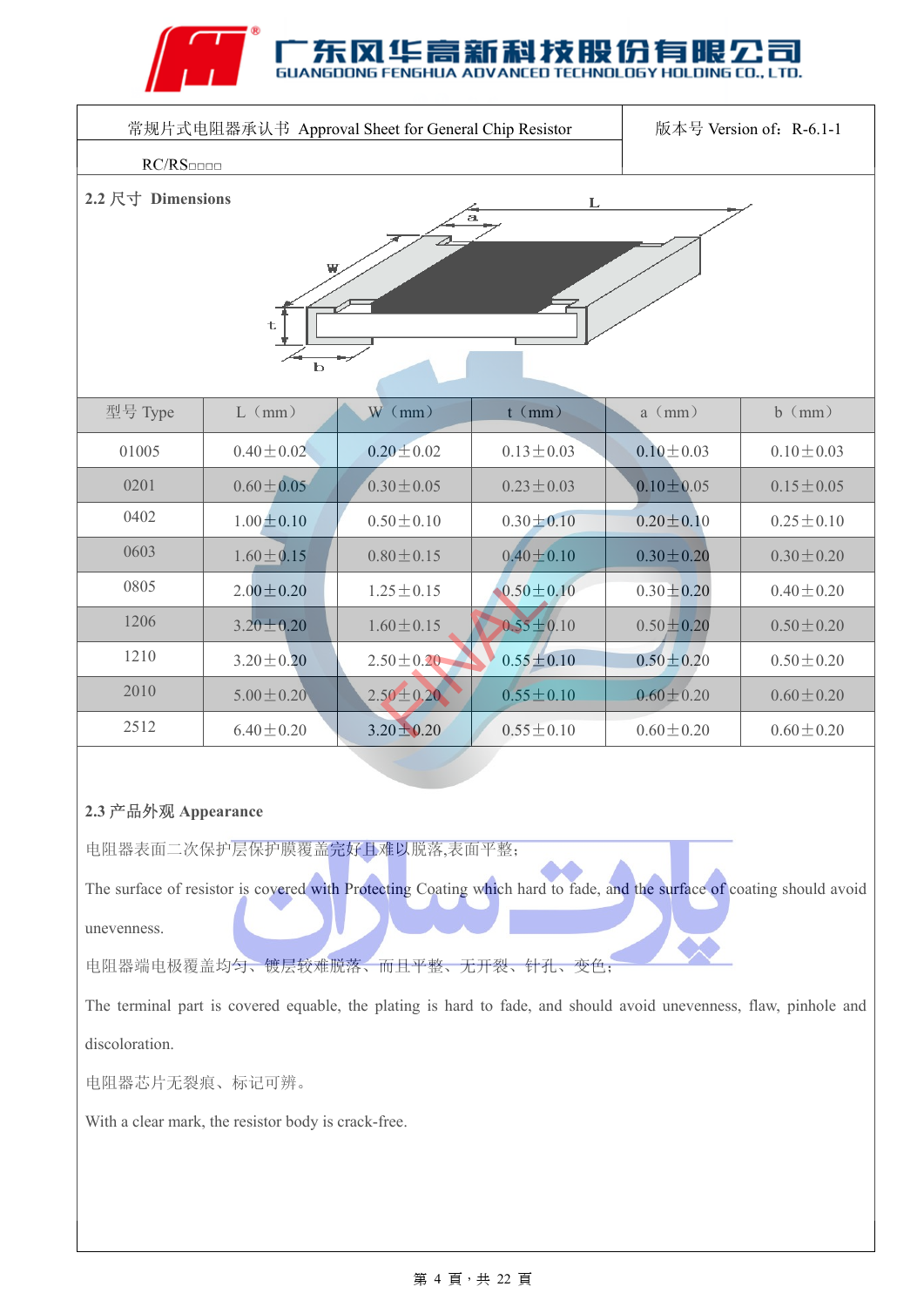



#### 第 5 頁, 共 22 頁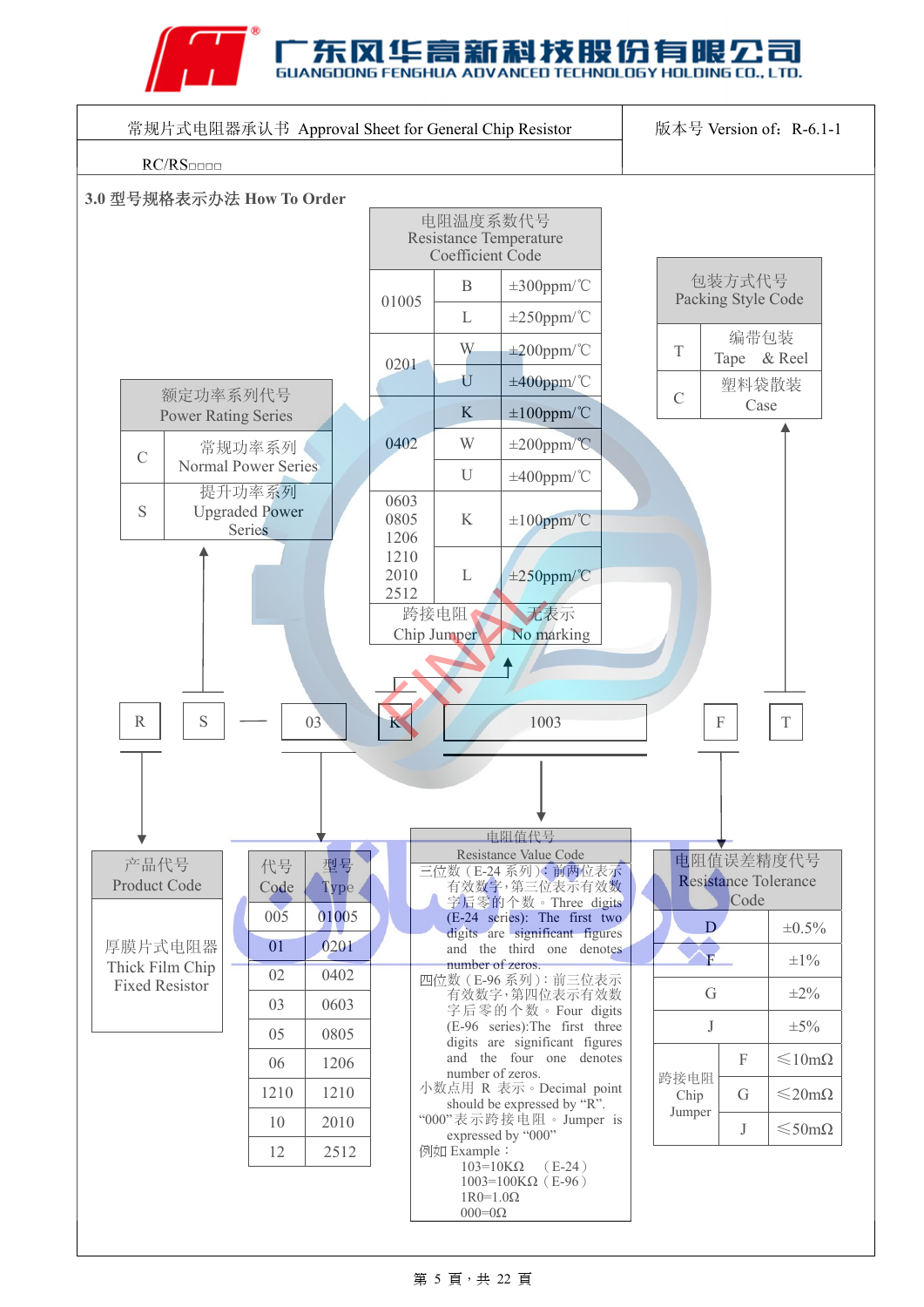### ENGHUA ADVANCED TECHNOLOGY HOLDING CO., LTD.

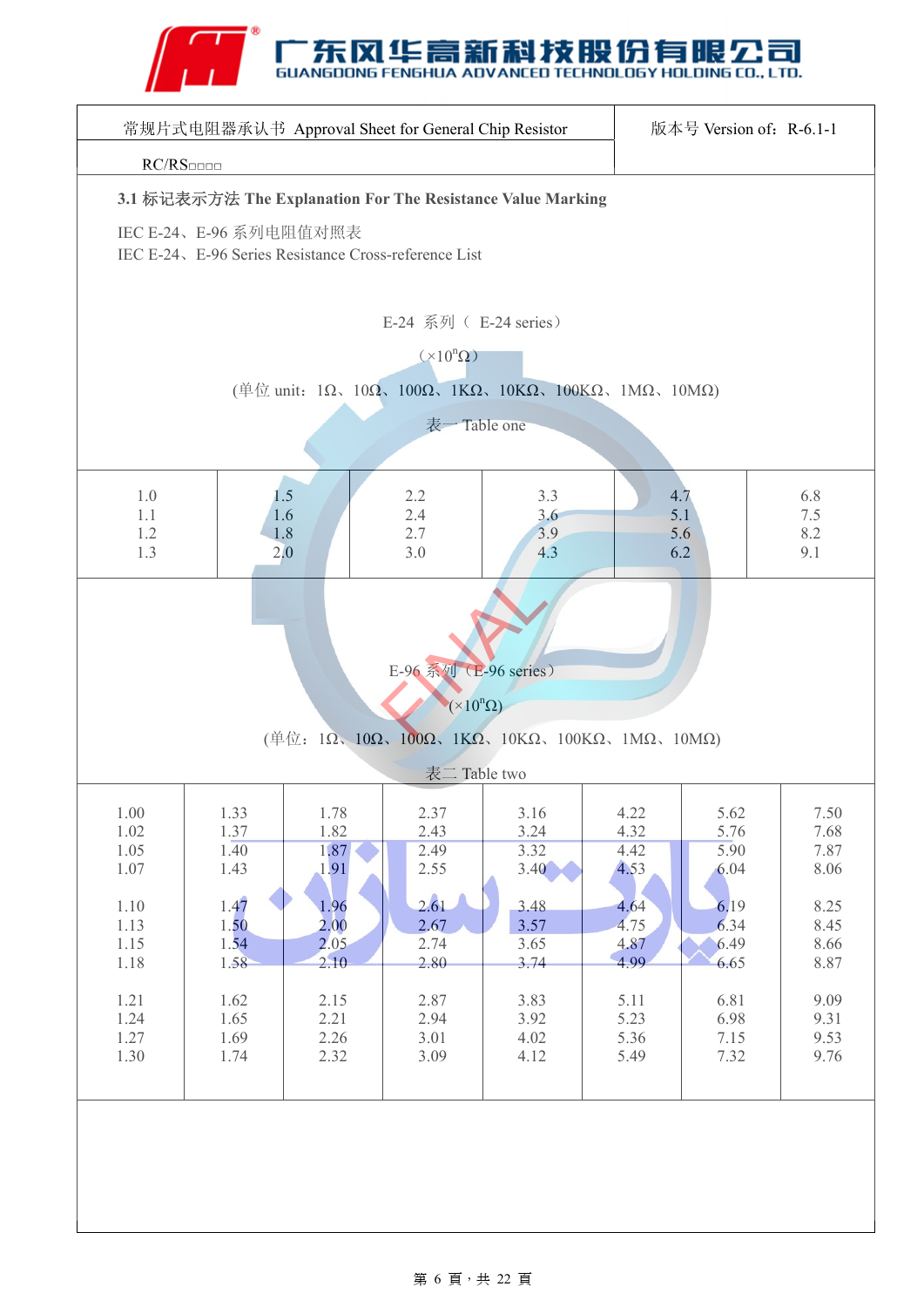### **ECHNOLOGY HOLDING CO., LTD.**

| 常规片式电阻器承认书 Approval Sheet for General Chip Resistor |
|-----------------------------------------------------|
|-----------------------------------------------------|

版本号 Version of: R-6.1-1

#### RC/RS□□□□

■E-24 系列- I (0603 /±5%、≤±1%): 采用三位数字表示, 前二位表示电阻值有效数字, 第三位表 示乘以 10 的次方数。

E-24 series-  $\left[ (0.603, \pm 5\%, \leq \pm 1\%)$ : Express resistance value on the glass side with three digits, the first two digits should be significant and the third one denote number of zeros.

 $\varnothing$  For example: 10K Ω、±5%



■E-24 系列-Ⅱ (0603 / ≤±1% ): 在 3 位标记下方增加下横线识别 E-24 series-II (0603、 $\pm 1\%$ ),  $\pm 0.5\%$ ): One short bar under marking letter  $\varnothing$  For example: 5.6 Ω,  $±1\%$ 



备注: E-24 系列的(0603 / ≤±1%) 同时存在以上两种标记印刷方式, 视客户的具体要求出货 For 0603 chip resistor (E-24 series,  $\leq \pm 1\%$ ), customer can choose either kind of the above mention marking printing method.

■E-96 系列 和 E24 系列 ( ≤±1%):

▲0805、1206、1210、2010、2512 采用四位数字表示,前三位表示电阻值有效数字,第四位表示乘以 10 的次方数。

E-96 series & E-24 series: For the dimension type of 0805,1206,2010,2512 express the resistance value with four digits, the first three digits are significant figures and the fourth denotes the number of zeros.  $\varnothing$  For example: 100KΩ / ±1% I四位数字表示, 前三<br>ion type of 0805,1206,<br>ificant figures and the f



■E-96 系列(≤±1%)

▲0603 用三位代码表示, 前二位表示 E-96 系列阻值代码, 后一位字母表示乘数代码(见表三和表四)。

E-96 series : For the dimension type of 0603, express the resistance value with three code, the first two digit code denote the resistance of E-96 series, and the third code of letter denote the multiplier (see the table three and four ).

 $\varnothing$  For example: 2MΩ /  $±1\%$ 

■小数点以"R"表示 The decimal point should be expressed by "R".  $\varnothing$  For example: 5.6Ω / ±5%



■跨接电阻以"0"表示 The jumper should be expressed by "0".  $\varnothing$  For example: 0Ω (≤50mΩ、≤20mΩ、≤10mΩ)

■ 不作标记 For the dimension type of 0201, 0402, there is no mark on the glass side. 例 For example:

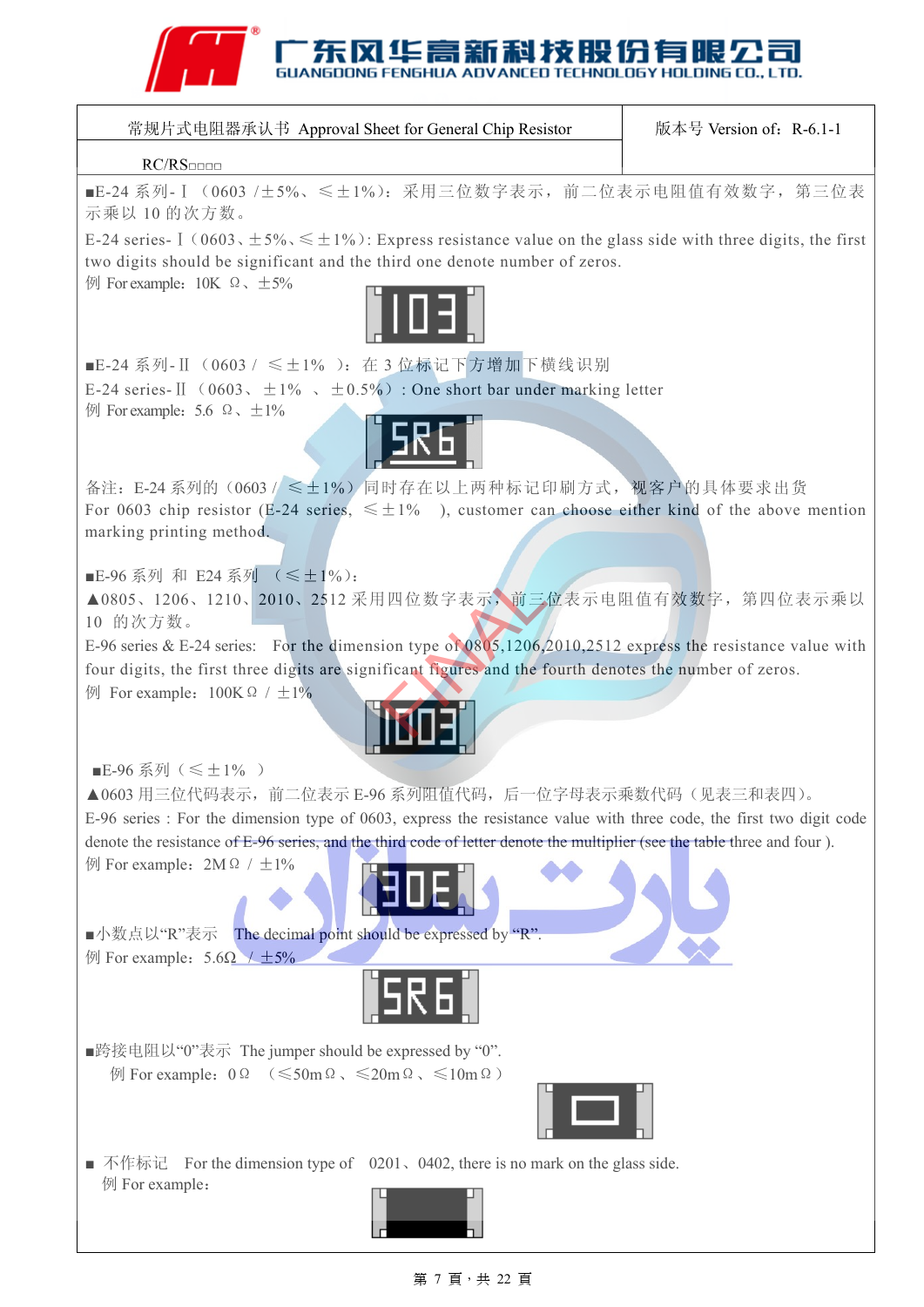# ANTENSIONS FENGHUA ADVANCED TECHNOLOGY HOLDING CO., LTD.

|                    | 常规片式电阻器承认书 Approval Sheet for General Chip Resistor<br>版本号 Version of: R-6.1-1 |                 |               |                                  |               |               |                                  |               |                  |                              |                           |
|--------------------|--------------------------------------------------------------------------------|-----------------|---------------|----------------------------------|---------------|---------------|----------------------------------|---------------|------------------|------------------------------|---------------------------|
|                    | RC/RS                                                                          |                 |               |                                  |               |               |                                  |               |                  |                              |                           |
|                    | 表三 Table three:                                                                |                 |               |                                  |               |               |                                  |               |                  |                              |                           |
|                    | E-96 系列阻值代码 E-96 Series Resistance Value Code                                  |                 |               |                                  |               |               |                                  |               |                  |                              |                           |
| 代号                 | E-96 阻值                                                                        |                 | 代号            | E-96 阻值                          |               | 代号            | E-96 阻值                          |               | 代号               | E-96 阻值<br>The resistance of |                           |
| Code               | The resistance<br>of E-96 series                                               |                 | Code          | The resistance of<br>E-96 series |               | Code          | The resistance<br>of E-96 series |               | Code             | E-96 series                  |                           |
| 01                 | 100                                                                            |                 | 25            | 178                              |               | 49            | 316                              |               | 73               | 562                          |                           |
| 02                 | 102                                                                            |                 | 26            | 182                              |               | 50            | 324                              |               | 74               | 576                          |                           |
| 03                 | 105                                                                            |                 | 27            | 187                              |               | 51            | 332                              |               | 75               | 590                          |                           |
| 04                 | 107                                                                            |                 | 28            | 191                              |               | 52            | 340                              |               | 76               | 604                          |                           |
| 05                 | 110                                                                            |                 | 29            | 196                              |               | 53            | 348                              |               | 77               | 619                          |                           |
| 06                 | 113                                                                            |                 | 30            | 200                              |               | 54            | 357                              |               | 78               | 634                          |                           |
| 07                 | 115                                                                            |                 | 31            | 205                              |               | 55            | 365                              |               | 79               | 649                          |                           |
| 08                 | 118                                                                            |                 | 32            | 210                              |               | 56            | 374                              |               | 80               | 665                          |                           |
| 09                 | 121                                                                            |                 | 33            | 215                              |               | 57            | 383                              |               | 81               | 681                          |                           |
| 10                 | 124                                                                            |                 | 34            | 221                              |               | 58            | 392                              |               | 82               | 698                          |                           |
| 11                 | 127                                                                            |                 | 35            | 226                              |               | 59            | 402                              |               | 83               | 715                          |                           |
| 12                 | 130                                                                            |                 | 36            | 232                              |               | 60            | 412                              |               | 84               | 732                          |                           |
| 13                 | 133                                                                            |                 | 37            | 237                              |               | 61            | 422                              |               | 85               | 750                          |                           |
| 14                 | 137                                                                            |                 | 38            | 243                              |               | 62            | 432                              |               | 86               | 768                          |                           |
| 15                 | 140                                                                            |                 | 39            | 249                              |               | 63            | 442                              |               | 87               | 787                          |                           |
| 16                 | 143                                                                            |                 | 40            | 255                              |               | 64            | 453                              |               | 88               | 806                          |                           |
| 17                 | 147                                                                            |                 | 41            | 261                              |               | 65            | 464                              |               | 89               | 825                          |                           |
| 18                 | 150                                                                            |                 | 42            | 267                              |               | 66            | 475                              |               | $90\,$           | 845                          |                           |
| 19                 | 154                                                                            |                 | 43            | 274                              |               | 67            | 487                              |               | 91               | 866                          |                           |
| 20                 | 158                                                                            |                 | 44            | 280                              |               | 68            | 499                              |               | 92               | 887                          |                           |
| 21                 | 162                                                                            |                 | 45            | 287                              |               | 69            | 511                              |               | 93               | 909                          |                           |
| 22                 | 165                                                                            |                 | 46            | 294                              |               | 70            | 523                              |               | 94               | 931                          |                           |
| 23                 | 169                                                                            |                 | 47            | 301                              |               | 71            | 536                              |               | 95               | 953                          |                           |
| 24                 | 174                                                                            |                 | 48            | 309                              |               | 72            | 549                              |               | 96               | 976                          |                           |
|                    | 表四 Table four:<br>乘数代码 Multiplied Code                                         |                 |               |                                  |               |               |                                  |               |                  |                              |                           |
| 乘数次方<br>multiplier | $\times 10^{0}$                                                                | $\times 10^{1}$ | $\times 10^2$ | $\times 10^3$                    | $\times 10^4$ | $\times 10^5$ | $\times 10^6$                    | $\times 10^7$ | $\times 10^{-1}$ | $\times 10^{-2}$             | $\times 10^{-3}$          |
| 代 码                |                                                                                |                 |               |                                  |               |               |                                  |               |                  |                              |                           |
| code               | $\mathbf{A}$                                                                   | $\, {\bf B}$    | $\mathbf C$   | ${\mathcal{D}}$                  | $\mathbf E$   | $\mathbf F$   | ${\rm G}$                        | H             | $\mathbf X$      | $\mathbf Y$                  | $\ensuremath{\mathbf{Z}}$ |
|                    |                                                                                |                 |               |                                  |               |               |                                  |               |                  |                              |                           |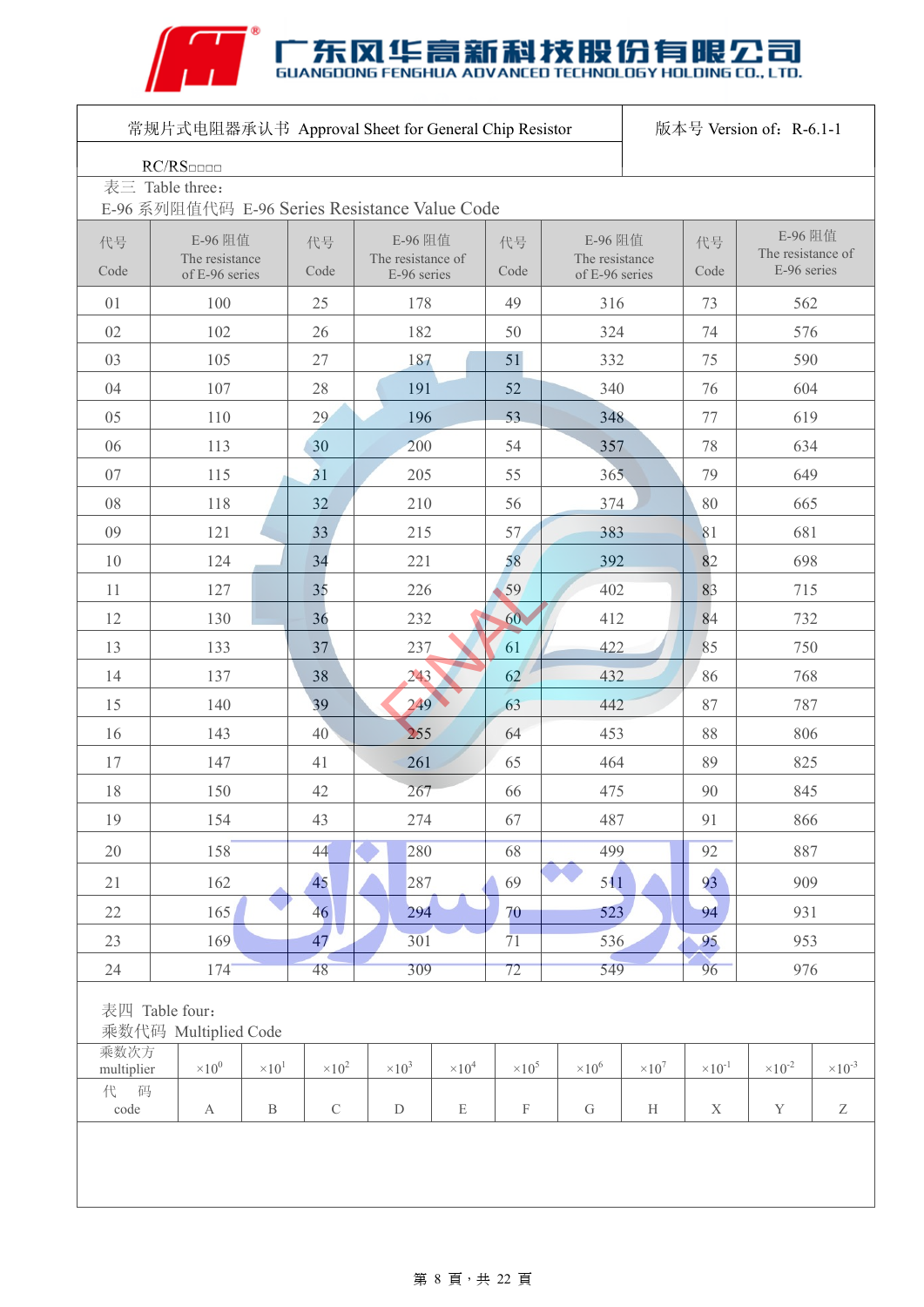# ANTENSIONS FENGHUA ADVANCED TECHNOLOGY HOLDING CO., LTD.

| 常规片式电阻器承认书 Approval Sheet for General Chip Resistor |                                                                                                                                                                                                                                                                                                                                                                                                            |                                                             |                |                                                     |            |                                          |                      |      | 版本号 Version of: R-6.1-1                                                                                                                                                                     |      |
|-----------------------------------------------------|------------------------------------------------------------------------------------------------------------------------------------------------------------------------------------------------------------------------------------------------------------------------------------------------------------------------------------------------------------------------------------------------------------|-------------------------------------------------------------|----------------|-----------------------------------------------------|------------|------------------------------------------|----------------------|------|---------------------------------------------------------------------------------------------------------------------------------------------------------------------------------------------|------|
| RC/RS                                               |                                                                                                                                                                                                                                                                                                                                                                                                            |                                                             |                |                                                     |            |                                          |                      |      |                                                                                                                                                                                             |      |
| 4.0 电气性能 Performance Specification                  |                                                                                                                                                                                                                                                                                                                                                                                                            |                                                             |                |                                                     |            |                                          |                      |      |                                                                                                                                                                                             |      |
| 项<br>目<br>Item                                      | 格 Specification<br>规                                                                                                                                                                                                                                                                                                                                                                                       |                                                             |                |                                                     |            |                                          |                      |      |                                                                                                                                                                                             |      |
|                                                     | 型 号 Type                                                                                                                                                                                                                                                                                                                                                                                                   | 01005                                                       | 0201           | 0402                                                | 0603       | 0805                                     | 1206                 | 1210 | 2010                                                                                                                                                                                        | 2512 |
|                                                     | 常规功率系列<br>Normal Power<br>Series                                                                                                                                                                                                                                                                                                                                                                           | 1/32W                                                       | 1/20W          | 1/16W                                               | 1/16W      | 1/10W                                    | 1/8W                 | 1/4W | 1/2W                                                                                                                                                                                        | 1W   |
|                                                     | 提升功率系列<br><b>Upgraded Power</b><br>Series                                                                                                                                                                                                                                                                                                                                                                  | $\bigg)$                                                    |                |                                                     | 1/10W      | 1/8W                                     | 1/4W                 | 1/3W | 3/4W                                                                                                                                                                                        |      |
|                                                     | 注: 当使用环境温度超过70℃时应按"负荷下降曲线"(见下图)降负荷。<br>Remark: When used at ambient temperature over 70℃, the load power should be reduced as "Power Derating Curve" shown<br>below.                                                                                                                                                                                                                                       |                                                             |                |                                                     |            |                                          |                      |      |                                                                                                                                                                                             |      |
|                                                     | 负荷下降曲线 Power Derating Curve                                                                                                                                                                                                                                                                                                                                                                                |                                                             |                |                                                     |            |                                          |                      |      |                                                                                                                                                                                             |      |
| 70℃下<br>额定功率<br>Rated<br>Power at<br>70°C<br>(W)    | 额定负荷百分比<br>Power ratio $(^{9}_{0})$<br>注:<br>曲线①适用于 01005、0201 规格产品,使用温度范围为-55℃~+125℃。<br>曲线②适用于 0402、0603、0805、1206、1210、2010、2512 规格产品, 使用温度范围为-55℃~+155℃。<br>Remark:<br>Curve ① apply for 01005、0201 chip resistor, operating temperature range is -55 °C ~ +125 °C.<br>Curve $\oslash$ apply for 0402, 0603, 0805, 1206, 1210, 2010, 2512 chip resistor, operating temperature range is -55°C ~+155°C. | $-55^{\circ}$ C<br>100<br>75<br>50<br>25<br>$^{0}$ $^{-75}$ | $-50$<br>$-25$ | 25<br>$\overline{0}$<br>环境温度Ambient temperature (℃) | 70°C<br>50 | $\left( \widehat{1}\right)$<br>75<br>100 | $\circled{2}$<br>125 | 155  | 使用温度范围:<br><b><i><u>O</u></i></b> Operating<br>Temperature Range:<br>-55°C $\sim$ 125°C<br><b>20perating</b><br>Temperature<br>Range:<br>$-55^{\circ}\mathrm{C} \sim 155^{\circ}\mathrm{C}$ |      |
| 额定电压<br>及元件极                                        | 每一阻值额定电压根据下列公式计算出, 当计算出的额定电压超过表中元件极限电压时, 所使用的额<br>定电压应为表中元件极限电压。<br>The rated voltage at each resistance should be calculated. From the equation below, and when the rated<br>voltage exceeds the Limiting Element Voltage shown in the table, the rated voltage used should be Limiting<br>Element Voltage.                                                                                               |                                                             |                |                                                     |            |                                          |                      |      |                                                                                                                                                                                             |      |
| 限电压                                                 |                                                                                                                                                                                                                                                                                                                                                                                                            |                                                             |                |                                                     |            |                                          | 型号 Type              |      | 元件极限电压<br>Limiting Element Voltage                                                                                                                                                          |      |
| Rated<br>Voltage                                    |                                                                                                                                                                                                                                                                                                                                                                                                            |                                                             |                |                                                     |            |                                          | 01005                |      | 15V                                                                                                                                                                                         |      |
| & Limiting                                          |                                                                                                                                                                                                                                                                                                                                                                                                            |                                                             |                |                                                     |            |                                          | 0201                 |      | 25V                                                                                                                                                                                         |      |
| Element                                             | $E = \sqrt{P \times R}$                                                                                                                                                                                                                                                                                                                                                                                    |                                                             |                |                                                     |            |                                          | 0402                 |      | 50V                                                                                                                                                                                         |      |
| Voltage<br>(V)                                      | E: 额定电压 Rated Voltage (V)                                                                                                                                                                                                                                                                                                                                                                                  |                                                             |                |                                                     |            |                                          | 0603                 |      | 50V                                                                                                                                                                                         |      |
|                                                     | 标称阻值 Normal Resistance $(\Omega)$<br>R:<br>额定功耗 Rated Power (W)<br>$P$ :                                                                                                                                                                                                                                                                                                                                   |                                                             |                |                                                     |            |                                          | 0805                 |      | 150V                                                                                                                                                                                        |      |
|                                                     |                                                                                                                                                                                                                                                                                                                                                                                                            |                                                             |                |                                                     |            |                                          | 1206                 |      | 200V                                                                                                                                                                                        |      |
|                                                     |                                                                                                                                                                                                                                                                                                                                                                                                            |                                                             |                |                                                     |            |                                          | 1210                 |      | 200V                                                                                                                                                                                        |      |
|                                                     |                                                                                                                                                                                                                                                                                                                                                                                                            |                                                             |                |                                                     |            |                                          | 2010                 |      | 200V<br>200V                                                                                                                                                                                |      |
|                                                     |                                                                                                                                                                                                                                                                                                                                                                                                            |                                                             |                |                                                     |            |                                          | 2512                 |      |                                                                                                                                                                                             |      |

#### 第 9 頁,共 22 頁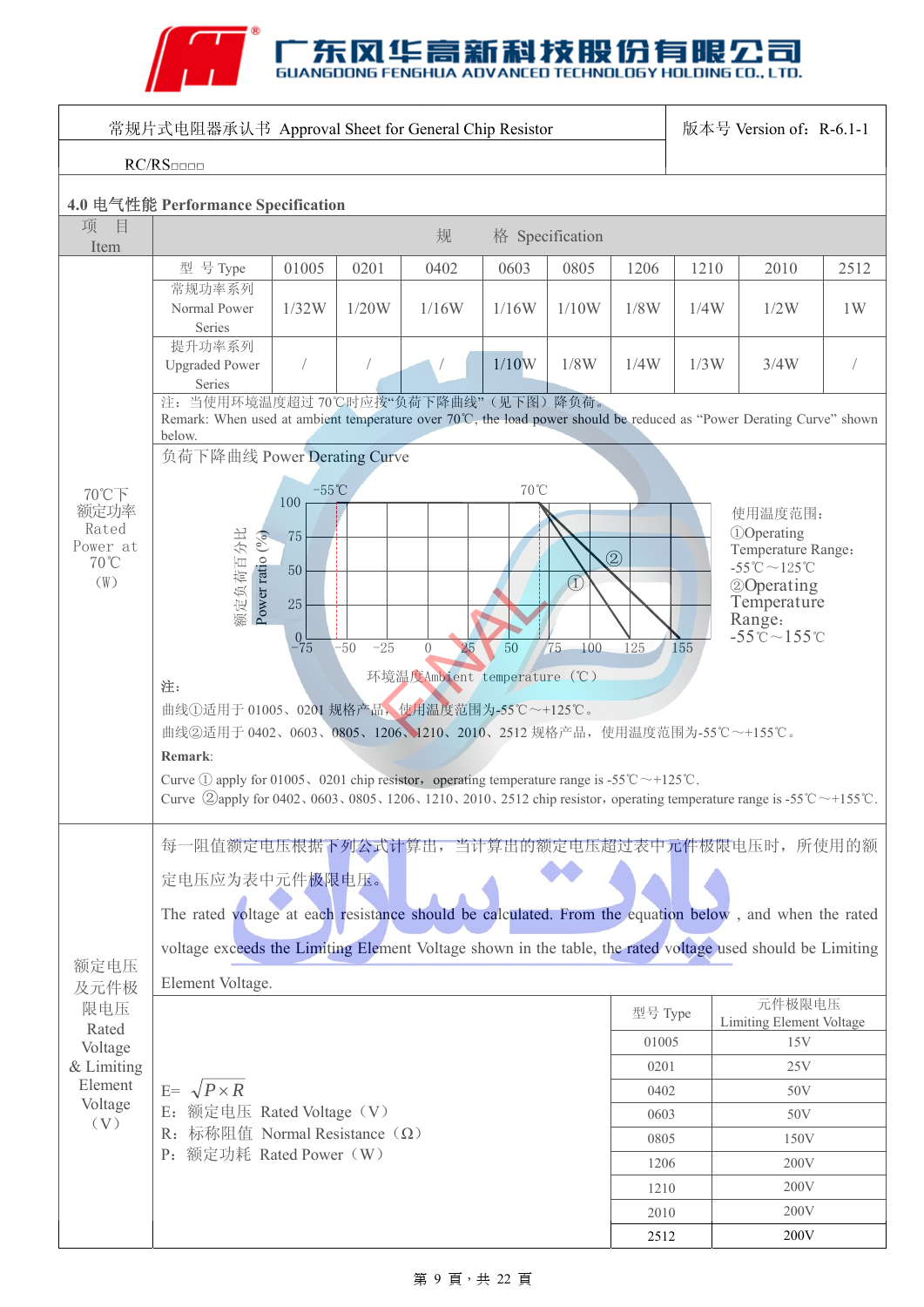# ANTENSIONS FENGHUA ADVANCED TECHNOLOGY HOLDING CO., LTD.

| 常规片式电阻器承认书 Approval Sheet for General Chip Resistor<br>版本号 Version of: R-6.1-1            |                                                                                                                                                                                                                                                       |      |                                                                                        |                                   |                 |                                               |      |      |      |  |
|-------------------------------------------------------------------------------------------|-------------------------------------------------------------------------------------------------------------------------------------------------------------------------------------------------------------------------------------------------------|------|----------------------------------------------------------------------------------------|-----------------------------------|-----------------|-----------------------------------------------|------|------|------|--|
| RC/RS                                                                                     |                                                                                                                                                                                                                                                       |      |                                                                                        |                                   |                 |                                               |      |      |      |  |
| 续上页 Continue                                                                              |                                                                                                                                                                                                                                                       |      |                                                                                        |                                   |                 |                                               |      |      |      |  |
| $E$ Item<br>项                                                                             |                                                                                                                                                                                                                                                       |      |                                                                                        | 标                                 |                 | 准 Specification                               |      |      |      |  |
| 最大过负载电压                                                                                   | 最大过负荷电压为: 2.5 倍额定电压(2.5×E)<br>当计算出的电压值超过下表中最大过负荷电压时,按下表:<br>The Max. Overload Voltage should be $2.5 \times E$ , When the Voltage exceeds the maximum overload voltage<br>in the table below. The value shown in the table should be the maximum one. |      |                                                                                        |                                   |                 |                                               |      |      |      |  |
| Max. Overload<br>Voltage                                                                  | 01005                                                                                                                                                                                                                                                 | 0201 | 0402                                                                                   | 0603                              | 0805            | 1206                                          | 1210 | 2010 | 2512 |  |
|                                                                                           | 30V                                                                                                                                                                                                                                                   | 50V  | 100V                                                                                   | 100V                              | 300V            | 400V                                          | 400V | 400V | 400V |  |
| 跨接电阻额定电流<br>Rated Current for                                                             | 01005                                                                                                                                                                                                                                                 | 0201 | 0402                                                                                   | 0603                              | 0805            | 1206                                          | 1210 | 2010 | 2512 |  |
| Chip Jumper                                                                               | 0.5A                                                                                                                                                                                                                                                  | 0.5A | 1A                                                                                     | 1A                                | 2A              | 2A                                            | 2A   | 2A   | 2A   |  |
| 跨接电阻最大过负<br>载电流<br>Max. Overload                                                          | 01005                                                                                                                                                                                                                                                 | 0201 | 0402                                                                                   | 0603                              | 0805            | 1206                                          | 1210 | 2010 | 2512 |  |
| Current for Chip<br>Jumper                                                                | 1A                                                                                                                                                                                                                                                    | 1A   | 2A                                                                                     | 3A                                | 5A              | 5A                                            | 5A   | 5A   | 5A   |  |
|                                                                                           | $\pm 1\%$ , $\pm 2\%$ , $\pm 3\%$ , $\pm 5\%$<br>01005<br>跨接电阻 Chip Jumper: <50m Ω、 <20m Ω、 <10m Ω                                                                                                                                                    |      |                                                                                        |                                   |                 |                                               |      |      |      |  |
| 标称阻值<br>允许偏差<br>Resistance Tolerance                                                      | 0201<br>0402<br>0603<br>0805<br>1206<br>1210<br>2010<br>2512                                                                                                                                                                                          |      | $\pm 0.5\%$ , $\pm 1\%$ , $\pm 2\%$ , $\pm 5\%$<br>跨接电阻 Chip Jumper: ≤50mΩ、≤20mΩ、≤10mΩ |                                   |                 |                                               |      |      |      |  |
|                                                                                           |                                                                                                                                                                                                                                                       |      |                                                                                        | 10Ω ≤R≤1MΩ, 0Ω (跨接电阻 Chip Jumper) |                 |                                               |      |      |      |  |
| 01005<br>0201<br>0402<br>0603<br>阻值范围<br>0805<br>Resistance Range<br>1206<br>1210<br>2010 |                                                                                                                                                                                                                                                       |      | $1 \Omega \le R \le 10 M \Omega$<br>0Ω (跨接电阻 Chip Jumper)                              |                                   |                 |                                               |      |      |      |  |
|                                                                                           | 2512<br>01005                                                                                                                                                                                                                                         |      |                                                                                        |                                   |                 |                                               |      |      |      |  |
|                                                                                           | 0201<br>0402                                                                                                                                                                                                                                          |      |                                                                                        |                                   |                 | $-55^{\circ}\text{C}\sim+125^{\circ}\text{C}$ |      |      |      |  |
| 使用温度范围<br>Temperature Range<br>of Use                                                     | 0603<br>0805<br>1206<br>1210<br>2010<br>2512                                                                                                                                                                                                          |      | $-55^{\circ}\text{C}\sim+155^{\circ}\text{C}$                                          |                                   |                 |                                               |      |      |      |  |
| 额定温度<br>Rated Temperature                                                                 |                                                                                                                                                                                                                                                       |      |                                                                                        |                                   | $+70^{\circ}$ C |                                               |      |      |      |  |

#### 第 10 頁, 共 22 頁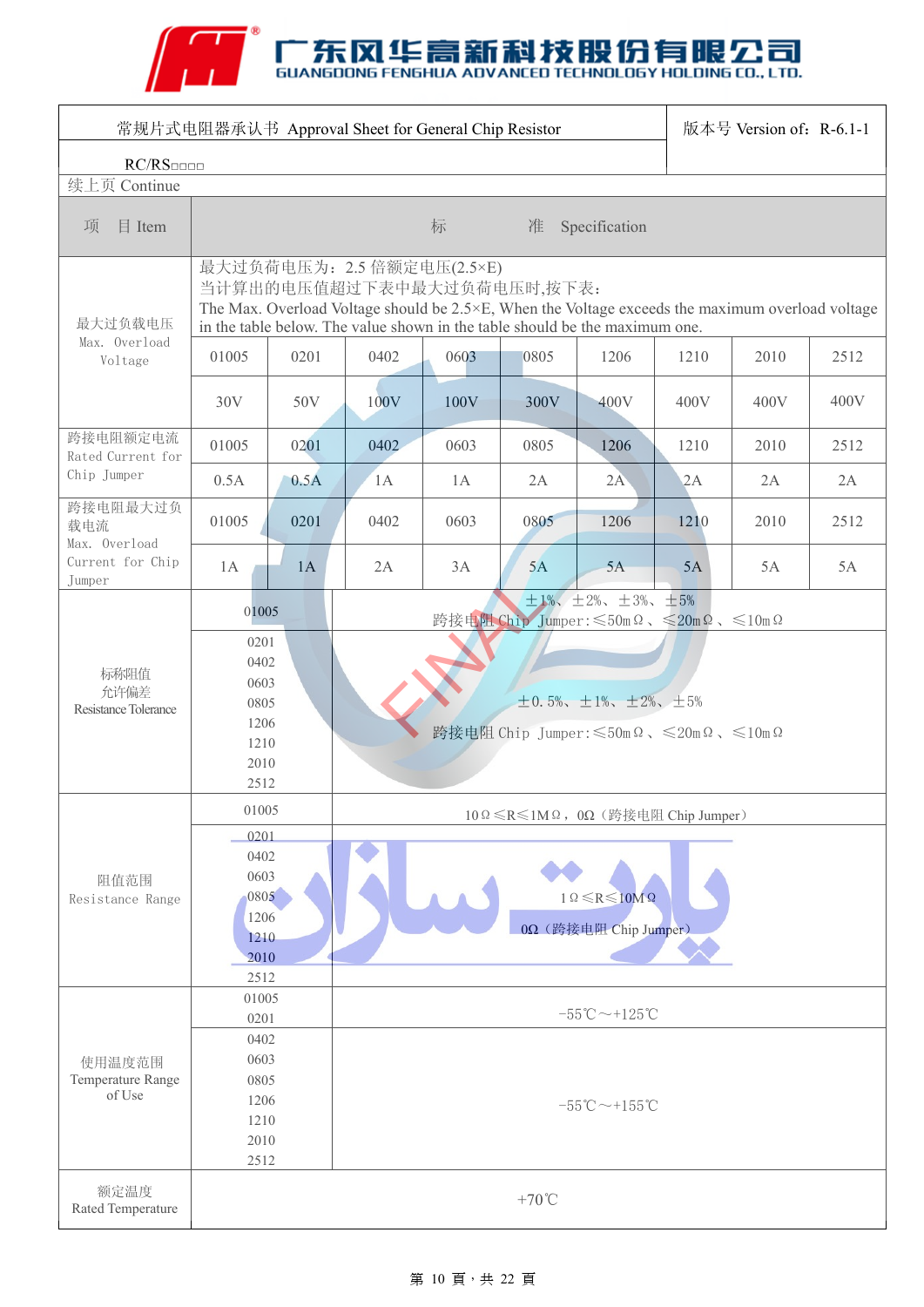# A THE SUANGDONG FENGHUA ADVANCED TECHNOLOGY HOLDING CO., LTD.

| 常规片式电阻器承认书 Approval Sheet for General Chip Resistor<br>版本号 Version of: R-6.1-1 |                      |                                                   |                               |                      |                      |                           |                      |  |  |
|--------------------------------------------------------------------------------|----------------------|---------------------------------------------------|-------------------------------|----------------------|----------------------|---------------------------|----------------------|--|--|
| RC/RS                                                                          |                      |                                                   |                               |                      |                      |                           |                      |  |  |
|                                                                                | 5.0 可靠性 Reliability  |                                                   |                               |                      |                      |                           |                      |  |  |
| 项目<br>Item                                                                     |                      | 标 准<br>Specification                              |                               |                      |                      |                           |                      |  |  |
|                                                                                | 型号                   | 阻<br>值<br>电                                       | 电阻值精度<br>Resistance Tolerance |                      |                      |                           |                      |  |  |
|                                                                                | Type                 | Resistance                                        | ±0.5%                         | ±1%                  | ±2%                  | $\pm$ 5%                  | $\pm 10\%$           |  |  |
|                                                                                |                      | $10\Omega \leq R \leq 100\Omega$                  | $\sqrt{2}$                    | ±300                 | ±300                 | $\pm 300$                 | $\pm 300$            |  |  |
|                                                                                | 01005                | $100\Omega \le R \le 1M\Omega$                    | $\sqrt{2}$                    | ±250                 | ±250                 | ±250                      | ±250                 |  |  |
|                                                                                | 0201                 | $1\Omega \leq R \leq 10\Omega$                    |                               | ±400                 | ±400                 | $\pm 400$                 | ±400                 |  |  |
|                                                                                |                      | $10\Omega \le R \le 1M\Omega$                     | $\pm 200$                     | ±200                 | ±200                 | ±200                      | ±200                 |  |  |
| 电阻温度系数<br>Resistance<br>Temperature                                            |                      | $1M\Omega \le R \le 10M\Omega$                    |                               | ±400                 | ±400                 | $\pm 400$                 | $\pm 400$            |  |  |
| Coefficient<br>$(PPM/\mathcal{C})$                                             | 0402                 | $1 \Omega \le R < 10 \Omega$                      |                               | $\pm 400$            | $\pm 400$            | $\pm 400$                 | $\pm 400$            |  |  |
|                                                                                |                      | $10\Omega \leq R \leq 100\Omega$                  | ±200                          | ±200                 | ±200                 | ±200                      | ±200                 |  |  |
|                                                                                |                      | $100\Omega \leq R \leq 1 \text{M}\Omega$          | $\pm 100$ or<br>±200          | $\pm 100$ or<br>±200 | $\pm 100$ or<br>±200 | $\pm 100$ or<br>$\pm 200$ | $\pm 100$ or<br>±200 |  |  |
|                                                                                |                      | $1$ M $\Omega$ < $R \le 10$ M $\Omega$            |                               | ±400                 | ±400                 | $\pm 400$                 | ±400                 |  |  |
|                                                                                | 0603<br>0805         | $1 \Omega \leq R \leq 10 \Omega$                  |                               | ±250                 | ±250                 | ±250                      | ±250                 |  |  |
|                                                                                | 1206<br>1210<br>2010 | $10\Omega \le R \le 1M\Omega$                     | ±100                          | $\pm 100$            | ±100                 | $\pm 100$                 | $\pm\,100$           |  |  |
|                                                                                | 2512                 | $1M\Omega \le R \le 10M\Omega$                    | T,                            | ±250                 | ±250                 | ±250                      | ±250                 |  |  |
| 试验方法<br><b>Test Method</b><br>$(IEC 60115-1)$                                  |                      | IEC 60115-1 4.8<br>+20°C/-55°C/+20°C/+125°C/+20°C |                               |                      |                      |                           |                      |  |  |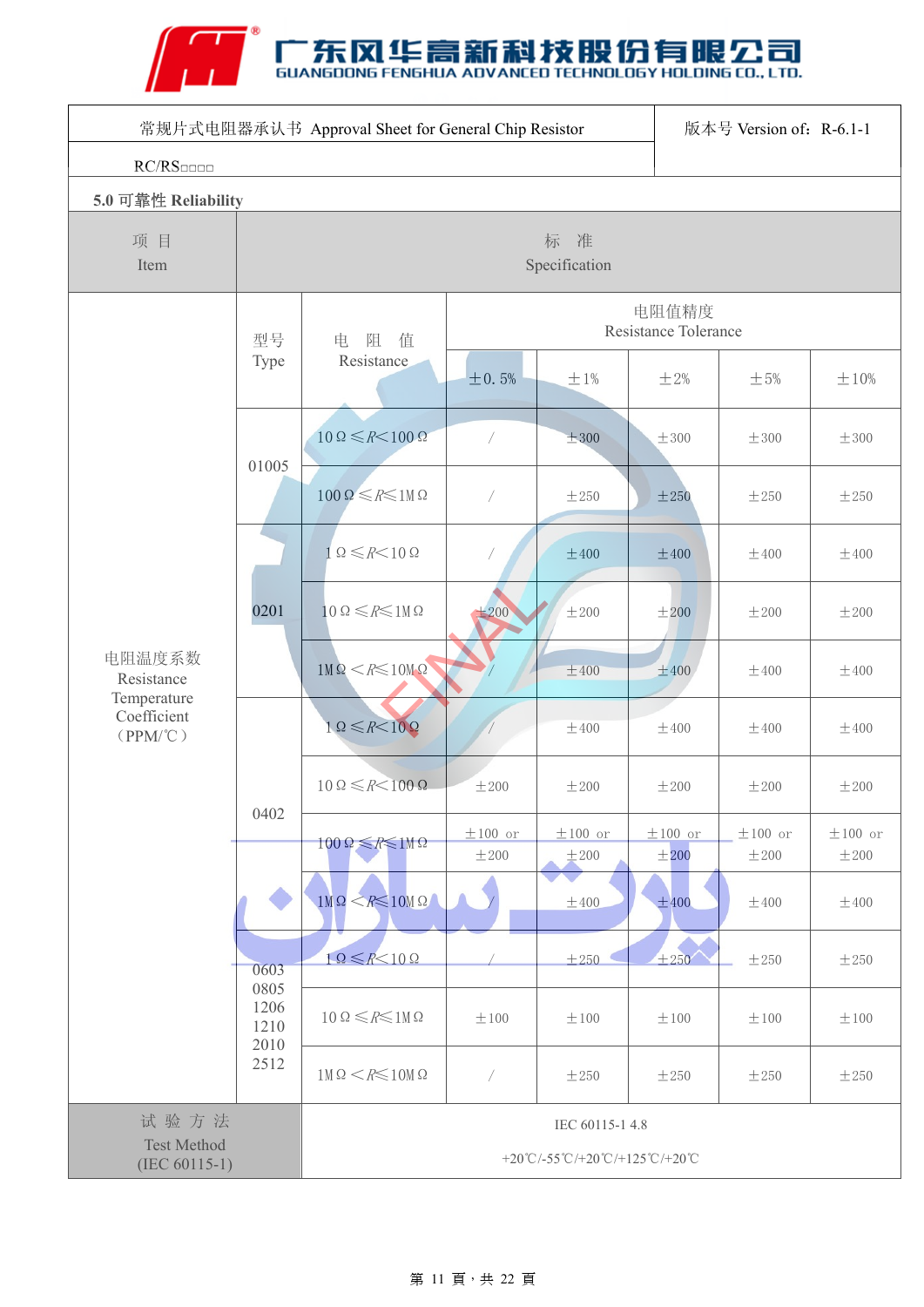# A THE SUANGDONG FENGHUA ADVANCED TECHNOLOGY HOLDING CO., LTD.

|                                             | 常规片式电阻器承认书 Approval Sheet for General Chip Resistor                                                                                                                                                                                          | 版本号 Version of: R-6.1-1                                                                                             |                                                                                                                                                                                                                                                                                                                                                                                                                                                        |  |  |
|---------------------------------------------|----------------------------------------------------------------------------------------------------------------------------------------------------------------------------------------------------------------------------------------------|---------------------------------------------------------------------------------------------------------------------|--------------------------------------------------------------------------------------------------------------------------------------------------------------------------------------------------------------------------------------------------------------------------------------------------------------------------------------------------------------------------------------------------------------------------------------------------------|--|--|
| RC/RS<br>续上页                                |                                                                                                                                                                                                                                              |                                                                                                                     |                                                                                                                                                                                                                                                                                                                                                                                                                                                        |  |  |
| 项目                                          | 标                                                                                                                                                                                                                                            | 准 Specification                                                                                                     | 试验方法                                                                                                                                                                                                                                                                                                                                                                                                                                                   |  |  |
| Item                                        | 片状电阻器<br>Resistor                                                                                                                                                                                                                            | 跨接电阻<br>Jumper                                                                                                      | <b>Test Method</b><br>$(IEC 60115-1)$                                                                                                                                                                                                                                                                                                                                                                                                                  |  |  |
| 可焊性<br>Solder<br>ability                    | 可焊面积≥95%.                                                                                                                                                                                                                                    | The termination coverage should be 95% cover min                                                                    | IEC 60115-1 4.17<br>245℃±5℃锡槽, 保持 3s±0.3s<br>Lead-free solder bath at $245^{\circ}\text{C} \pm 5^{\circ}\text{C}$ for<br>$3s \pm 0.3s$                                                                                                                                                                                                                                                                                                                 |  |  |
| 耐焊接热<br>Resistance to<br>Soldering<br>Heat  | 无可见损伤<br>No mechanical damage.<br>$\triangle$ R $\leq$ $\pm$ (1.0%R+0.05 $\Omega$ )                                                                                                                                                          | 无可见损伤<br>No mechanical damage.<br>$R \leqslant 50$ m Ω (J级)<br>$R \leq 20$ m $\Omega$ (G 级)<br>$R \leq 10$ m Ω (F级) | IEC 60115-1 4.18<br>270℃±5℃锡槽, 保持 10s±1s<br>Lead-free solder bath at $270^{\circ}\text{C} \pm 5^{\circ}\text{C}$ for<br>$10s \pm 1s$                                                                                                                                                                                                                                                                                                                   |  |  |
| 基板弯曲试验<br>Substrate<br>Bending Test         | 无可见损伤<br>No mechanical damage<br>$\triangle$ R $\leq$ $\pm$ (1.0%R+0.05 $\Omega$ )                                                                                                                                                           | 无可见损伤<br>No mechanical damage.<br>R≤50mΩ (J级)<br>$R \leq 20$ m $\Omega$ (G 级)<br>$R \leq 10$ m $\Omega$ (F 级)       | IEC 60115-1 4.33<br>弯曲距离(Bending distance):<br>01005: 3mm; 0201, 0402, 0603, 0805: 5mm;<br>1206, 1210: 4mm; 2010, 2512: 2mm<br>保持时间(Duration): 60s±5s                                                                                                                                                                                                                                                                                                  |  |  |
| 剪切力试验<br>Shear Test                         | 外观无可见损伤                                                                                                                                                                                                                                      | No mechanical damage                                                                                                | IEC 60115-1 4.32<br>施加力 (Applying force):<br>0201: 2N, 0402, 0603: 5N, 0805: 9N, 1206,<br>1210: 25N, 2010, 2512: 45N<br>保持时间(Duration): 10s±1s                                                                                                                                                                                                                                                                                                         |  |  |
| 温度快速变化<br>Rapid Change<br>of<br>Temperature | 无可见损伤<br>No mechanical damage<br>01005:<br>$\triangle R \leq \pm$ (1.0%R + 0.05 Ω)<br>Others:<br>$0.5\%$ , 1%:<br>$\triangle R \leq \pm (0.5\%R + 0.05 \Omega)$<br>$2\%$ , $5\%$ , $10\%$ .<br>$\triangle R \leq \pm (1.0\%R + 0.05 \Omega)$ | 无可见损伤<br>No mechanical damage.<br>$R \leqslant 50$ m $\Omega$ (J 级)<br>$R$ ≤20mΩ (G级)<br>$R \leqslant 10$ m Ω (F级)  | IEC 60115-1 4.19<br>01005、0201:-55℃ (30分钟)~常温(5分钟)~125℃<br>(30分钟), 300个循环<br>01005, 0201: $-55$ °C (30min) $\sim$ normal<br>temperature $(5\text{min}) \sim 125 \text{°C}$ $(30\text{min})$ , 300 cycles<br>0402、0603、0805、1206、1210、2010、2512: -55°C<br>(30分钟)~常温(5分钟)~155℃(30分钟), 300个<br>循环<br>0402、0603、0805、1206、1210、2010、2512: -55°C<br>$(30\text{min}) \sim \text{normal}$ temperature (5min) $\sim 155$ °C<br>$(30\text{min})$ , $300$ cycles |  |  |
| 短时间<br>过负载<br><b>Short Time</b><br>Overload | 无可见损伤<br>No mechanical damage.<br>01005:<br>$\triangle$ R $\leq \pm$ (2.0%R + 0.05 $\Omega$ )                                                                                                                                                | 无可见损伤<br>No mechanical damage.<br>$R \leqslant 50 \text{m}\Omega$ (J)                                               | IEC 60115-1 4.13<br>2.5 倍额定电压或最大过负载电压(取最小<br>值),持续5秒。<br>2.5 times rated voltage or max overload voltage<br>whichever is lower, for 5 seconds.                                                                                                                                                                                                                                                                                                         |  |  |
|                                             | Others:<br>$0.5\%$ , 1%:<br>$\triangle$ R $\leq$ $\pm$ (1.0%R + 0.05 $\Omega$ )<br>$2\%$ , $5\%$ :<br>$\triangle$ R $\leq$ $\pm$ (2.0%R+0.05 $\Omega$ )                                                                                      | $R \leq 20m\Omega$ (G)<br>$R \leq 10 \text{m}\Omega$ (F)                                                            | IEC 60115-1 4.13<br>跨接电阻器:施加最大过负载电流,持续5秒。<br>Jumper: Apply the max overload current for 5<br>seconds.                                                                                                                                                                                                                                                                                                                                                  |  |  |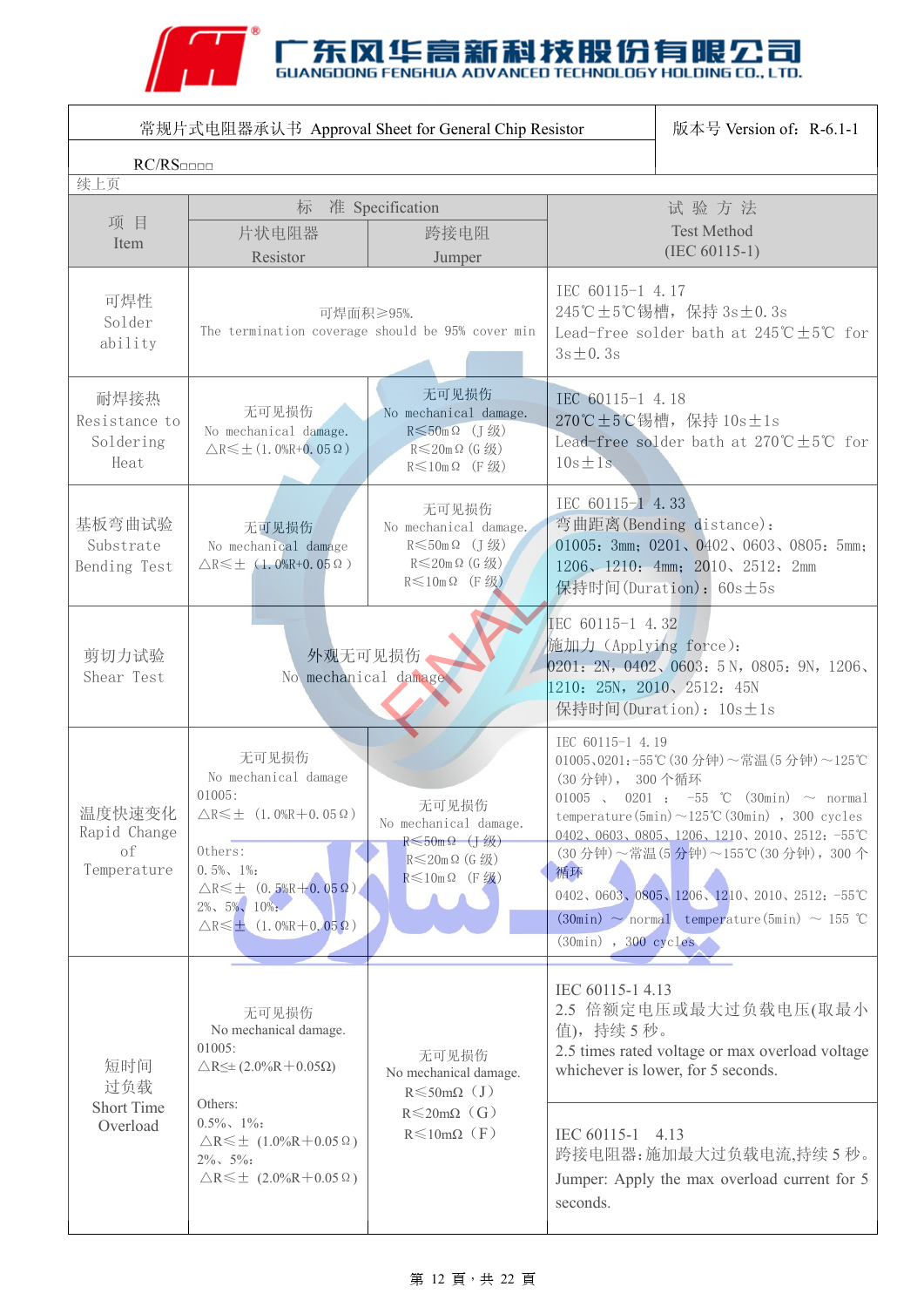

| 常规片式电阻器承认书 Approval Sheet for General Chip Resistor               | 版本号 Version of: R-6.1-1                                                                                                                                                                                                                                     |                                                                                                                                                              |                                                                                                                                                                                                                                        |                                                                                                                                                                                                                                                                                                                                                |  |
|-------------------------------------------------------------------|-------------------------------------------------------------------------------------------------------------------------------------------------------------------------------------------------------------------------------------------------------------|--------------------------------------------------------------------------------------------------------------------------------------------------------------|----------------------------------------------------------------------------------------------------------------------------------------------------------------------------------------------------------------------------------------|------------------------------------------------------------------------------------------------------------------------------------------------------------------------------------------------------------------------------------------------------------------------------------------------------------------------------------------------|--|
| RC/RS                                                             |                                                                                                                                                                                                                                                             |                                                                                                                                                              |                                                                                                                                                                                                                                        |                                                                                                                                                                                                                                                                                                                                                |  |
| 续上页                                                               |                                                                                                                                                                                                                                                             |                                                                                                                                                              |                                                                                                                                                                                                                                        |                                                                                                                                                                                                                                                                                                                                                |  |
| 项目<br>Item                                                        | 标<br>片状电阻器<br>Resistor                                                                                                                                                                                                                                      | 准 Specification<br>跨接电阻<br>Jumper                                                                                                                            | 试验方法<br><b>Test Method</b><br>$(IEC 60115-1)$                                                                                                                                                                                          |                                                                                                                                                                                                                                                                                                                                                |  |
| 断续过负载<br>Intermittent<br>Overload                                 | 无可见损伤<br>No mechanical damage<br>$\triangle$ R $\leq$ $\pm$ (5.0%R+0.05 $\Omega$ )                                                                                                                                                                          | 无可见损伤<br>No mechanical<br>damage.<br>$R$ ≤ 50mΩ (J 级)<br>$R \leq 20 \text{m}\Omega(G \text{ }\mathfrak{B})$<br>$R \leq 10 \text{m}\Omega$ (F $\mathcal{K}$ ) | IEC 60115-1 4.39<br>秒断 25 秒, 10000 个循环。<br>whichever is lower, for 1s ON / 25s OFF, 10000 cycles<br>IEC 60115-1 4.39<br>跨接电阻器: 最大过负荷电流, 通 1 秒断 25 秒,<br>10000个循环。<br>Jumper: Max. overload current for 1s ON/25s OFF,<br>10000 cycles. | 2.5 倍额定电压或最大过负荷电压(取较小值), 通1<br>2.5 Times Rated voltage or max. overload voltage                                                                                                                                                                                                                                                                |  |
| 稳态湿热<br>Damp Heat,<br><b>Steady State</b>                         | 无可见损伤<br>No mechanical damage.<br>01005, 0201, 0402, 0603<br>0805、1206、1210、2010、<br>2512:<br>$\triangle$ R $\leq$ $\pm$ (3.0%R+0.1 $\Omega$ )                                                                                                              | 无可见损伤<br>No mechanical<br>damage.<br>$R \leqslant$ 50mΩ (J级)<br>$R \leq 20$ mΩ(G级)<br>$R \leqslant 10$ mΩ (F级)                                               | IEC 60115-1 4.24<br>小时.<br>ON/0.5h OFF<br>IEC 60115-1 4.24<br>定电流, 通1.5 小时/断0.5 小时。<br>for 1.5h ON/0.5h OFF                                                                                                                            | 电阻器: 40℃±2℃, 93%±3%RH, 1000h, 额定电<br>压或元件极限电压(取较小值),通 1.5 小时/断 0.5<br>Resistor: $40^{\circ}$ C $\pm$ 2 $^{\circ}$ C, 93% $\pm$ 3%RH, 1000h, rated voltage<br>or limiting element voltage whichever is lower for 1.5h<br>跨接电阻器: 40℃±2℃, 93%±3%RH, 1000h, 额<br>Jumper: $40^{\circ}$ C $\pm 2^{\circ}$ C, $93\% \pm 3\%$ RH, 1000h, rated current |  |
| 70℃耐久性<br>Endurance<br>at $70^{\circ}$ C                          | 无可见损伤<br>No mechanical damage.<br>01005:<br>$\triangle$ R $\leq \pm$ (3.0%R + 0.05 $\Omega$ )<br>Others:<br>$0.5\%$ , 1%:<br>$\triangle R \leq \pm (1.0\%R + 0.05 \Omega)$<br>$2\%$ , $5\%$ , $10\%$ :<br>$\triangle$ R $\leq$ $\pm$ (2.0%R+0.05 $\Omega$ ) | 无可见损伤<br>No mechanical<br>damage.<br>$R \leqslant 50 \text{m}\Omega$ (J 级)<br>$R \leq 20$ mΩ(G级)<br>$R \leq 10 \text{m}\Omega$ (F 级)                         | IEC 60115-1 4.25.1<br>较小值), 通1.5 小时/断0.5 小时<br>voltage whichever is lower for 1.5h ON/0.5h OFF<br>IEC 60115-1 4.25.1                                                                                                                   | 70℃±2℃, 1000 小时, 额定电压或元件极限电压(取<br>$70^{\circ}$ C $\pm$ 2 $^{\circ}$ C, 1000h, rated voltage or limiting element<br>70℃±2℃, 1000h, 额定电流通 1.5 小时/断 0.5 小时。<br>$70^{\circ}$ C $\pm$ 2°C, 1000h, rated current for 1.5h ON/0.5h OFF                                                                                                                |  |
| 上限类别<br>温度耐久性<br>Endurance<br>at Upper<br>Category<br>Temperature | 无可见损伤<br>No mechanical damage<br>01005:<br>$\triangle$ R $\leq \pm$ (3.0%R + 0.05 $\Omega$ )<br>Others:<br>$0.5\%$ , 1%:<br>$\triangle$ R $\leq$ $\pm$ (1.0%R + 0.05 Ω)<br>$2\%$ , $5\%$ , $10\%$ :<br>$\triangle$ R $\leq$ $\pm$ (2.0%R+0.05 $\Omega$ )    | 无可见损伤<br>No mechanical<br>damage.<br>$R$ ≤50mΩ (J级)<br>$R \leq 20 \text{m}\Omega(G \text{ }\mathfrak{W})$<br>$R \leq 10 \text{m}\Omega$ (F 级)                | IEC 60115-1 4.25.3<br>01005, 0201: $125^{\circ}$ C $\pm 2^{\circ}$ C, 1000h<br>$\pm 2^{\circ}\text{C}$ , 1000h                                                                                                                         | 0402、0603、0805、1206、1210、2010、2512: 155°C                                                                                                                                                                                                                                                                                                      |  |

### 第 13 頁, 共 22 頁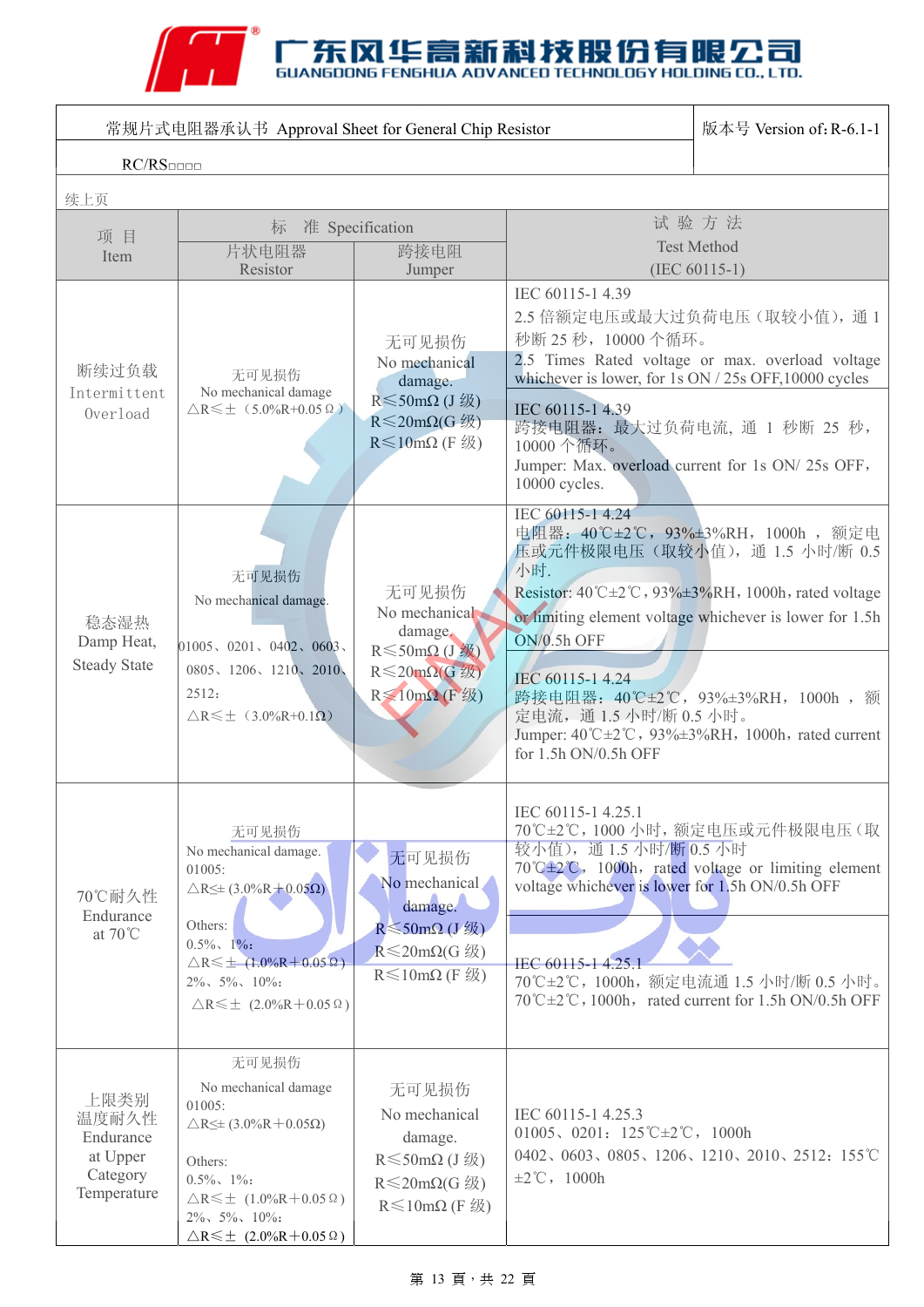# THE SUANGDONG FENGHUA ADVANCED TECHNOLOGY HOLDING CO., LTD.

| 常规片式电阻器承认书 Approval Sheet for General Chip Resistor | 版本号 Version of: R-6.1-1                                                                                                                                                                                                                                |                                                                                                                                                     |                                                                                                                |                                                                                                                                                                                                                                                                                       |
|-----------------------------------------------------|--------------------------------------------------------------------------------------------------------------------------------------------------------------------------------------------------------------------------------------------------------|-----------------------------------------------------------------------------------------------------------------------------------------------------|----------------------------------------------------------------------------------------------------------------|---------------------------------------------------------------------------------------------------------------------------------------------------------------------------------------------------------------------------------------------------------------------------------------|
| RC/RS                                               |                                                                                                                                                                                                                                                        |                                                                                                                                                     |                                                                                                                |                                                                                                                                                                                                                                                                                       |
| 续上页                                                 |                                                                                                                                                                                                                                                        |                                                                                                                                                     |                                                                                                                |                                                                                                                                                                                                                                                                                       |
| 项目                                                  | 准 Specification<br>标                                                                                                                                                                                                                                   |                                                                                                                                                     | 试验方法<br><b>Test Method</b>                                                                                     |                                                                                                                                                                                                                                                                                       |
| Item                                                | 片状电阻器<br>Resistor                                                                                                                                                                                                                                      | 跨接电阻<br>Jumper                                                                                                                                      |                                                                                                                | $(IEC 60115-1)$                                                                                                                                                                                                                                                                       |
| 低温负载<br>Operation at<br>Low<br>Temperature          | 无可见损伤<br>No mechanical damage<br>01005:<br>$\triangle$ R $\leq \pm$ (2.0%R + 0.05 $\Omega$ )<br>Others:<br>$0.5\%$ , 1%:<br>$\triangle R \leq \pm (1.0\%R + 0.05 \Omega)$<br>$2\%$ , $5\%$ , $10\%$ .<br>$\triangle R \leq \pm (2.0\%R + 0.05 \Omega)$ | 无可见损伤<br>No mechanical<br>damage.<br>$R \leqslant 50 \text{m}\Omega$ (J 级)<br>$R \leq 20 \text{m}\Omega(G \text{ }\mathfrak{W})$<br>$R ≤ 10mΩ (F$ ∰ | IEC 60115-1 4.36<br>15min without load<br>IEC 60115-1 4.36<br>流 45 分钟,无负载 15 分钟。<br>45min, 15min without load. | 电阻器: -55℃±5℃, 无负载 1 小时, 额定电压或<br>元件极限电压(取较小值)45分钟,无负载15分钟<br>Resistor: -55 °C $\pm$ 5°C, 1h without load, rated voltage or<br>limiting element voltage whichever is lower for 45min,<br>跨接电阻器: -55℃±5℃, 无负载 1 小时, 额定电<br>Jumper: -55 °C $\pm$ 5°C, 1h without load, rated current for |
| 耐电压<br>Voltage Proof                                | 无击穿或飞弧<br>No breakdown or flashover                                                                                                                                                                                                                    |                                                                                                                                                     | IEC 60115-1 4.7<br>最大过负荷电压的交流电压, 保持 60s±5s<br>approximately 100V/s between<br>terminations for $60s \pm 5s$    | 在电极与基片间以大约 100V/s 的速率施加有效值为<br>Apply max. overload voltage of AC RMS at a rate of<br>substrate<br>and                                                                                                                                                                                 |
| 绝缘电阻<br>Insulation<br>Resistance                    | $1000M\Omega$ Min                                                                                                                                                                                                                                      |                                                                                                                                                     | IEC 60115-1<br>4.6<br>然后测绝缘电阻值。<br>for 1 minute, then check insulation resistance.                             | 在电极与基片间施加 100V±15V 直流电压,保持 1 分钟,<br>Apply DC $100V \pm 15V$ between substrate and termination                                                                                                                                                                                         |
| 耐溶剂性<br>Resistance to<br>Solvent                    | 无可见损伤<br>No mechanical damage.<br>$\triangle R \leq \pm (1.0\%R + 0.05\Omega)$                                                                                                                                                                         | 无可见损伤<br>No mechanical<br>damage.<br>$R$ ≤50mΩ(J级)<br>$R \leq 20 \text{m}\Omega(G \text{ }\mathfrak{W})$<br>$R \leq 10 \text{m}\Omega$ (F 级))       | IEC 60115-1 4.29<br>异丙醇 (IPA), 23℃±5℃, 浸10小时<br>Iso-propyl alcohol (IPA) , $23^{\circ}C \pm 5^{\circ}C$ , 10h  |                                                                                                                                                                                                                                                                                       |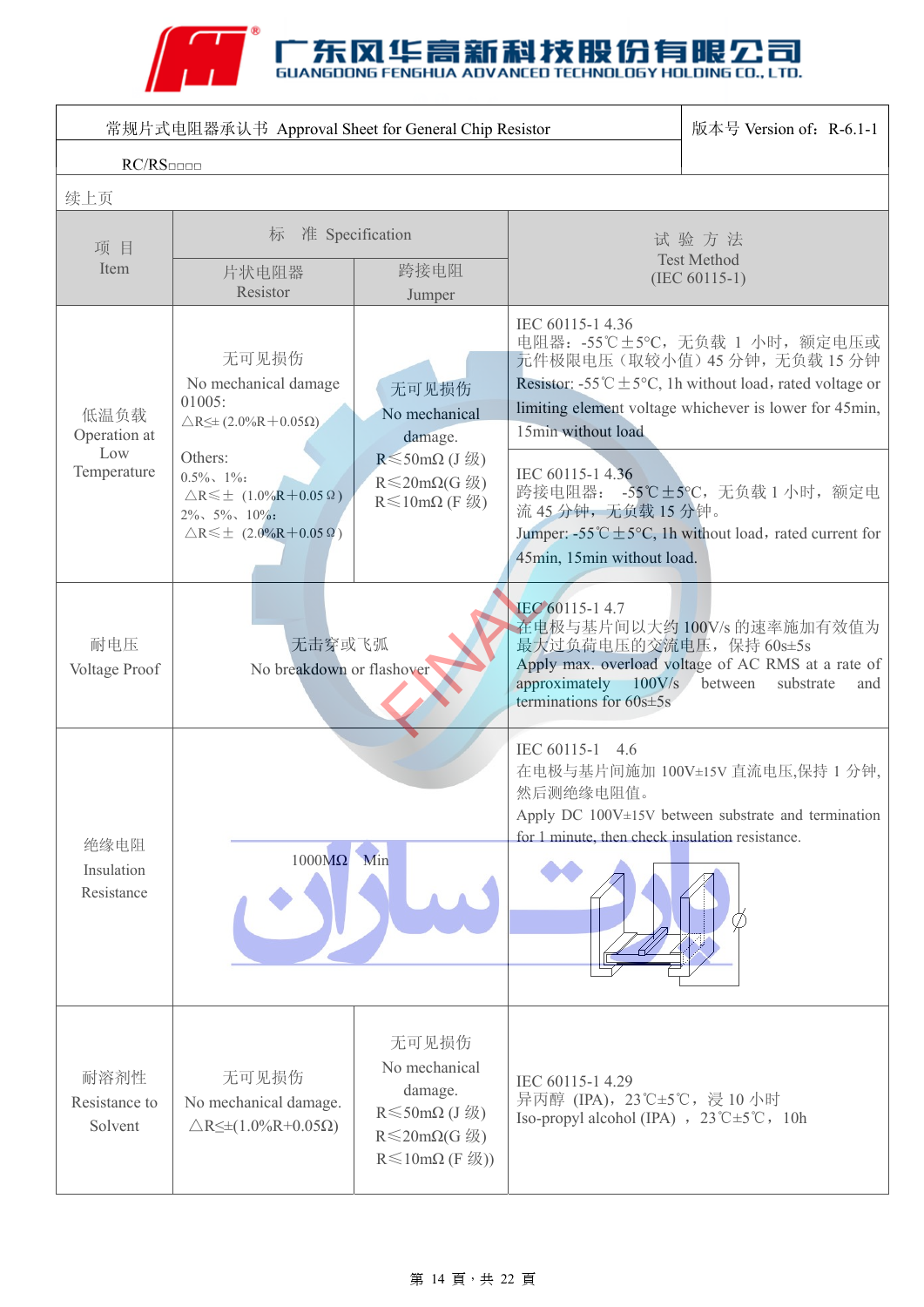



#### 第 15 頁, 共 22 頁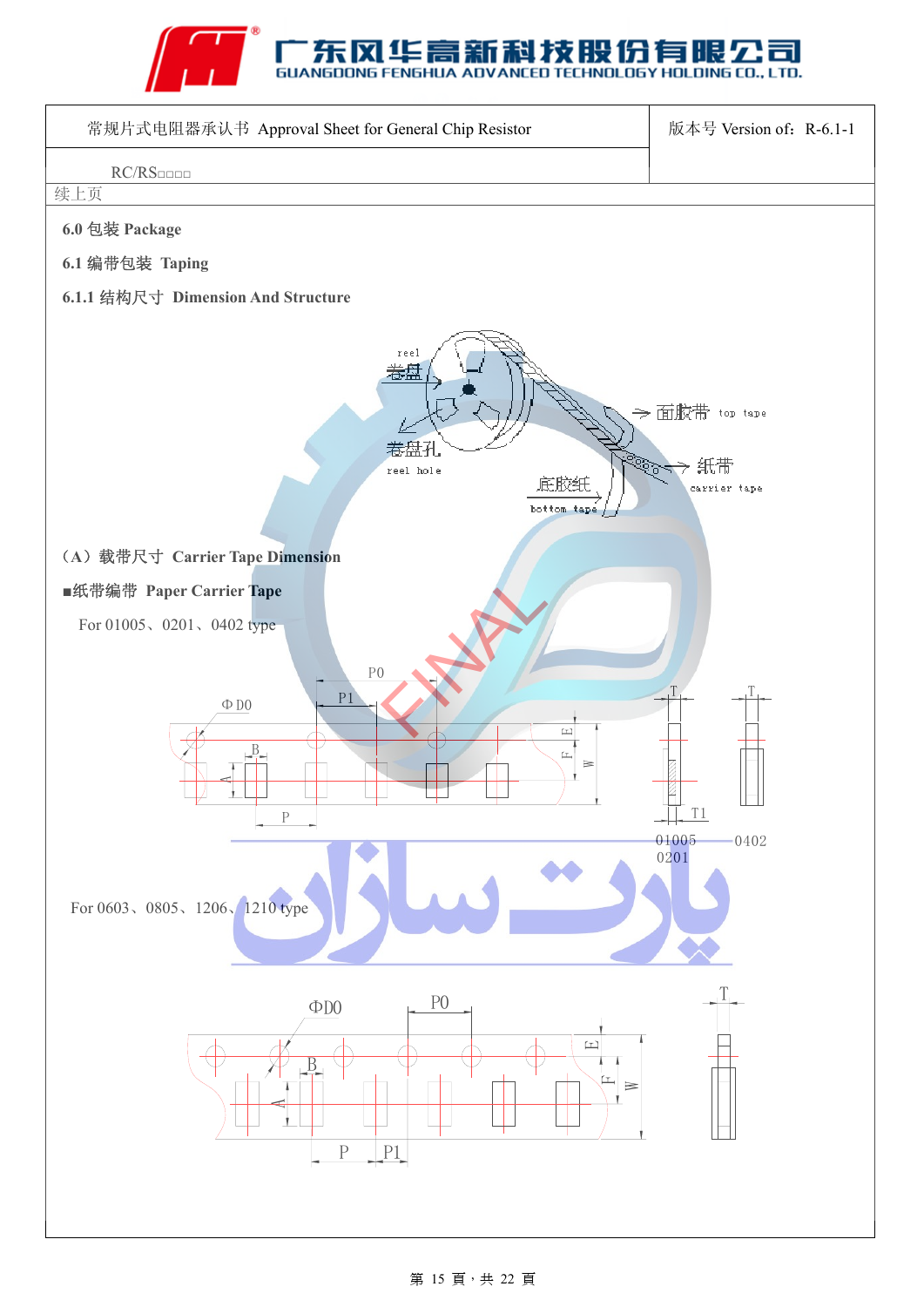#### $\mathcal{U}$  ,  $\begin{array}{ll}\n\mathsf{F} \\
\mathsf{F} \\
\mathsf{F} \\
\mathsf{H} \\
\mathsf{H} \\
\mathsf{H} \\
\mathsf{H} \\
\mathsf{H} \\
\mathsf{H} \\
\mathsf{H} \\
\mathsf{H} \\
\mathsf{H} \\
\mathsf{H} \\
\mathsf{H} \\
\mathsf{H} \\
\mathsf{H} \\
\mathsf{H} \\
\mathsf{H} \\
\mathsf{H} \\
\mathsf{H} \\
\mathsf{H} \\
\mathsf{H} \\
\mathsf{H} \\
\mathsf{H} \\
\mathsf{H} \\
\mathsf{H} \\
\mathsf{H} \\
\mathsf{H} \\
\mathsf{H} \\
\mathsf{H} \\
\math$ . न ECHNOLOGY HOLDING CO., LTD.

| 常规片式电阻器承认书 Approval Sheet for General Chip Resistor |                 |                 |                 | 版本号 Version of: R-6.1-1                |                                    |                        |                       |
|-----------------------------------------------------|-----------------|-----------------|-----------------|----------------------------------------|------------------------------------|------------------------|-----------------------|
| RC/RS                                               |                 |                 |                 |                                        |                                    |                        | 单位 Unit:mm            |
| 型号 Type                                             | $\mathbf{A}$    | $\, {\bf B}$    | W               | $\boldsymbol{\mathrm{F}}$<br>${\bf E}$ |                                    |                        |                       |
| 01005                                               | $0.45 \pm 0.02$ | $0.25 \pm 0.02$ | $8.00 \pm 0.20$ | $3.50 \pm 0.05$                        |                                    | $1.75 \pm 0.05$        |                       |
| 0201                                                | $0.70 \pm 0.10$ | $0.40 \pm 0.10$ | $8.00 \pm 0.20$ | $3.50 \pm 0.05$                        |                                    | $1.75 \pm 0.10$        |                       |
| 0402                                                | $1.20 \pm 0.10$ | $0.70 \pm 0.10$ | $8.00 \pm 0.20$ | $3.50 \pm 0.05$                        |                                    | $1.75 \pm 0.10$        |                       |
| 0603                                                | $1.85 \pm 0.10$ | $1.10 \pm 0.10$ | $8.00 \pm 0.20$ | $3.50 \pm 0.05$                        |                                    | $1.75 \pm 0.10$        |                       |
| 0805                                                | $2.35 \pm 0.10$ | $1.65 \pm 0.10$ | $8.00 \pm 0.20$ | $3.50 \pm 0.05$                        |                                    | $1.75 \pm 0.10$        |                       |
| 1206                                                | $3.50 \pm 0.20$ | $1.90 \pm 0.20$ | $8.00 \pm 0.20$ | $3.50 \pm 0.05$                        |                                    | $1.75 \pm 0.10$        |                       |
| 1210                                                | $3.50 \pm 0.20$ | $2.80 \pm 0.20$ | $8.00 \pm 0.20$ | $3.50 \pm 0.05$                        |                                    | $1.75 \pm 0.10$        |                       |
|                                                     |                 |                 |                 |                                        |                                    |                        |                       |
| 型号 Type                                             | P               | P <sub>0</sub>  | P <sub>1</sub>  |                                        | $\Phi$ D <sub>0</sub>              | T                      |                       |
| 01005                                               | $2.00 \pm 0.05$ | $4.00 \pm 0.10$ | $2.00 \pm 0.05$ |                                        | $1.55 \pm 0.02$                    | T1:<br>$0.17 \pm 0.02$ | T:<br>$0.31 \pm 0.02$ |
| 0201                                                | $2.00 \pm 0.05$ | $4.00 \pm 0.10$ | $2.00 \pm 0.05$ |                                        | $1.50 \pm 0.10$                    | T1:<br>$0.28 \pm 0.04$ | T:<br>$0.42 \pm 0.05$ |
| 0402                                                | $2.00 \pm 0.05$ | $4.00 \pm 0.10$ | $2.00 \pm 0.05$ |                                        | $1.50 \pm 0.10$                    | $0.42 \pm 0.05$        |                       |
| 0603                                                | $4.00 \pm 0.10$ | $4.00 \pm 0.10$ | $2.00 \pm 0.05$ | $1.50 \pm 0.10$<br>$0.60 \pm 0.10$     |                                    |                        |                       |
| 0805                                                | $4.00 \pm 0.10$ | $4.00 \pm 0.10$ | $2.00 \pm 0.05$ |                                        | $1.50 \pm 0.10$<br>$0.75 \pm 0.10$ |                        |                       |
| 1206                                                | $4.00 \pm 0.10$ | $4.00 \pm 0.10$ | $2.00 \pm 0.05$ |                                        | $1.50 \pm 0.10$<br>$0.75 \pm 0.10$ |                        |                       |
| 1210                                                | $4.00 \pm 0.10$ | $4.00 \pm 0.10$ | $2.00 \pm 0.05$ |                                        | $1.50 \pm 0.10$<br>$0.75 \pm 0.10$ |                        |                       |

备注: 01005、0201 型号中 T1 指纸带方孔槽深; T 指纸带厚度。 Remark: For 0201type, T1 refers to the whole depth of paper carrier tape; T refers to the thickness of the paper carrier tape.

■塑料带编带 Embossed taping

适用于 2010、2512: For 2010、2512:



### 第 16 頁, 共 22 頁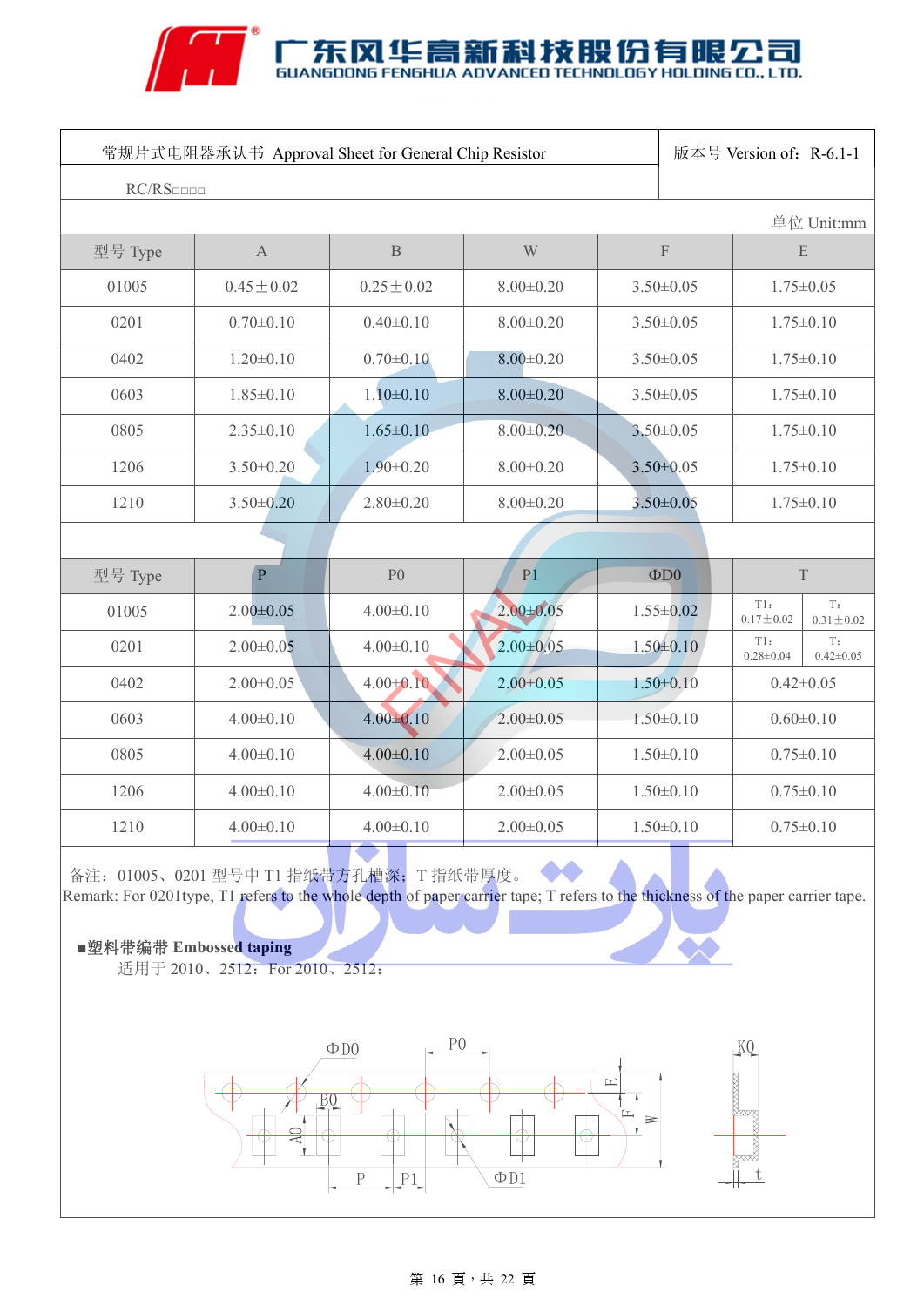# ANT SUANGDONG FENGHUA ADVANCED TECHNOLOGY HOLDING CO., LTD.

| 常规片式电阻器承认书 Approval Sheet for General Chip Resistor                                                                                                         |                    |                 |                                 |                    | 版本号 Version of: R-6.1-1 |                 |
|-------------------------------------------------------------------------------------------------------------------------------------------------------------|--------------------|-----------------|---------------------------------|--------------------|-------------------------|-----------------|
| RC/RS                                                                                                                                                       |                    |                 |                                 |                    |                         |                 |
| 型号 Type                                                                                                                                                     | A <sub>0</sub>     | B <sub>0</sub>  | W                               | $\mathbf F$        | $\mathbf E$             | 单位 Unit:mm<br>t |
| 2010                                                                                                                                                        | $5.50 \pm 0.15$    | $2.82 \pm 0.15$ | $12.00 \pm 0.10$                | $5.50 \pm 0.10$    | $1.75 \pm 0.10$         | $0.25 \pm 0.05$ |
| 2512                                                                                                                                                        | $6.78 \pm 0.15$    | $3.45 \pm 0.15$ | $12.00 \pm 0.10$                | $5.50 \pm 0.10$    | $1.75 \pm 0.10$         | $0.25 \pm 0.05$ |
|                                                                                                                                                             |                    |                 |                                 |                    |                         |                 |
| 型号 Type                                                                                                                                                     | $\mathbf{P}% _{0}$ | P <sub>0</sub>  | P <sub>1</sub>                  | $\Phi$ DO          | $\Phi$ D1               | K <sub>0</sub>  |
| 2010                                                                                                                                                        | $4.00 \pm 0.10$    | $4.00 \pm 0.10$ | $2.00 \pm 0.05$                 | $1.50 + 0.10 / -0$ | $1.50 \pm 0.10$         | $0.84 \pm 0.10$ |
| 2512                                                                                                                                                        | $4.00 \pm 0.10$    | $4.00 \pm 0.10$ | $2.00 \pm 0.05$                 | $1.50 + 0.10 / -0$ | $1.50 \pm 0.10$         | $0.81 \pm 0.10$ |
| (B) 卷盘尺寸<br><b>Reel Dimension</b>                                                                                                                           |                    |                 |                                 |                    |                         |                 |
| 型号 Type                                                                                                                                                     | $\mathbf M$        | W               | $\mathbf T$                     | $\bf{B}$           | $\mathcal{C}$           | ${\mathcal{D}}$ |
| 01005<br>0201<br>0402<br>0603<br>0805<br>1206<br>1210                                                                                                       | $178 \pm 2.0$      | $9.5 \pm 1.0$   | $2.0 + 0.5$<br>$12.5 \pm 1.5$   | $13.0 \pm 0.5$     | $21.0 \pm 0.5$          | $58.0 \pm 2.0$  |
| 2010<br>2512                                                                                                                                                | $178 \pm 2.0$      | $13.0 \pm 0.5$  | $15.5 \pm 1.5$<br>$2.0 \pm 0.5$ | $13.0 \pm 0.5$     | $21.0 \pm 0.5$          | $57.0 \pm 2.0$  |
| $\boldsymbol{B}$<br>≍<br>$\boldsymbol{\mathsf{A}}$<br>W<br>6.1.2 编带包装标准 Taping Specification<br>(A) 能力 Ability<br>■面带拉力 top tape peel strength              |                    |                 |                                 |                    |                         |                 |
| 面带拉力强度为 11~70g(0.1N~0.7N, 速度: 300mm/min, 经下列试验后不允许有破裂断带现象。                                                                                                  |                    |                 |                                 |                    |                         |                 |
| Peel strength is $11 \sim 70g(0.1N \sim 0.7N)$ , with speed of 300mm/min, and should not have flash and<br>tear after peeling.<br>拉力方向<br>peeling direction |                    |                 |                                 |                    |                         |                 |
| $165^{\circ}$ ~180 $^{\circ}$<br>测试方法 test method:<br>纸带<br>carrier tape<br>面胶<br>top tape<br>底带<br>bottom tape                                             |                    |                 |                                 |                    |                         |                 |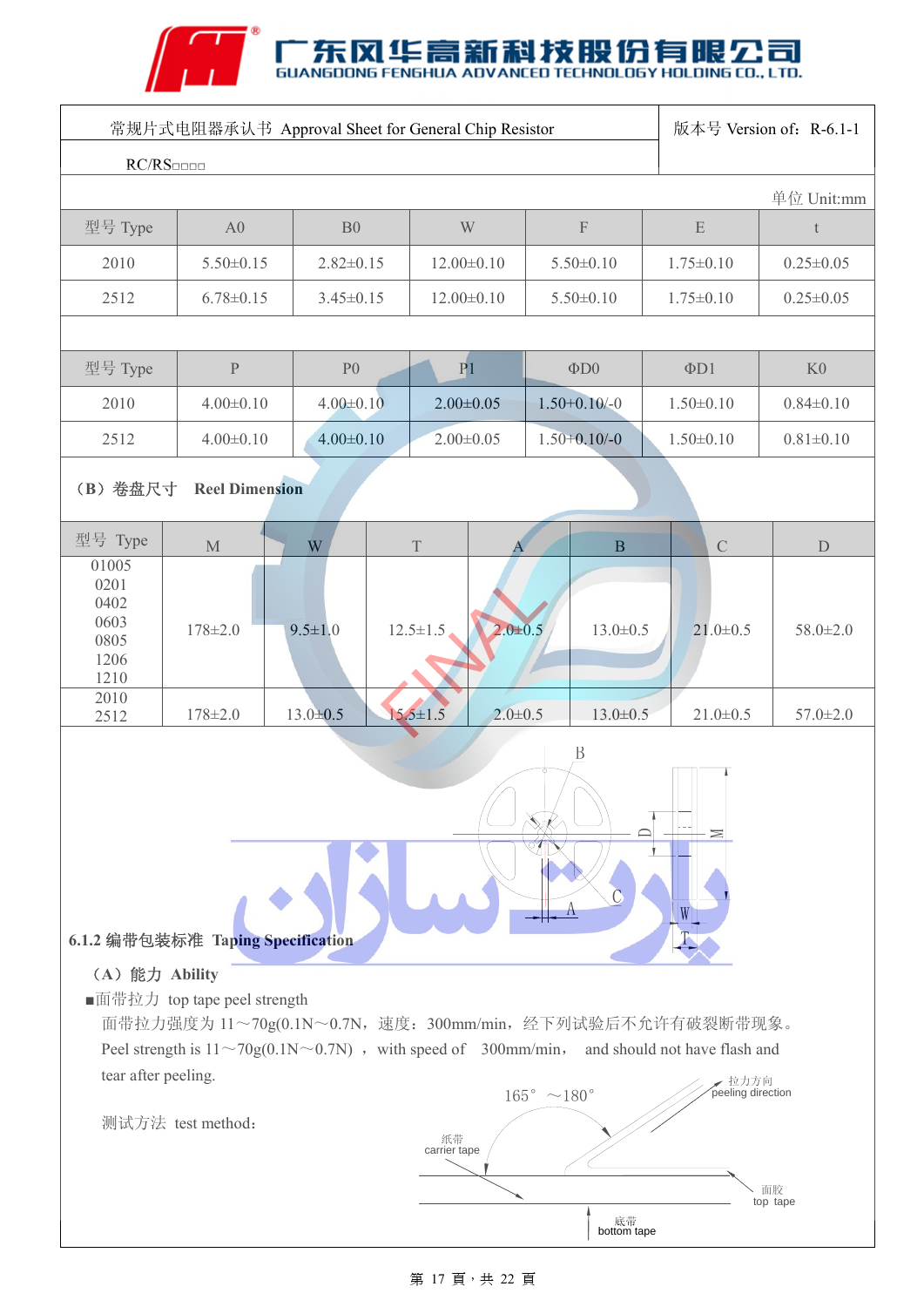### TECHNOLOGY HOLDING CO., LTD.

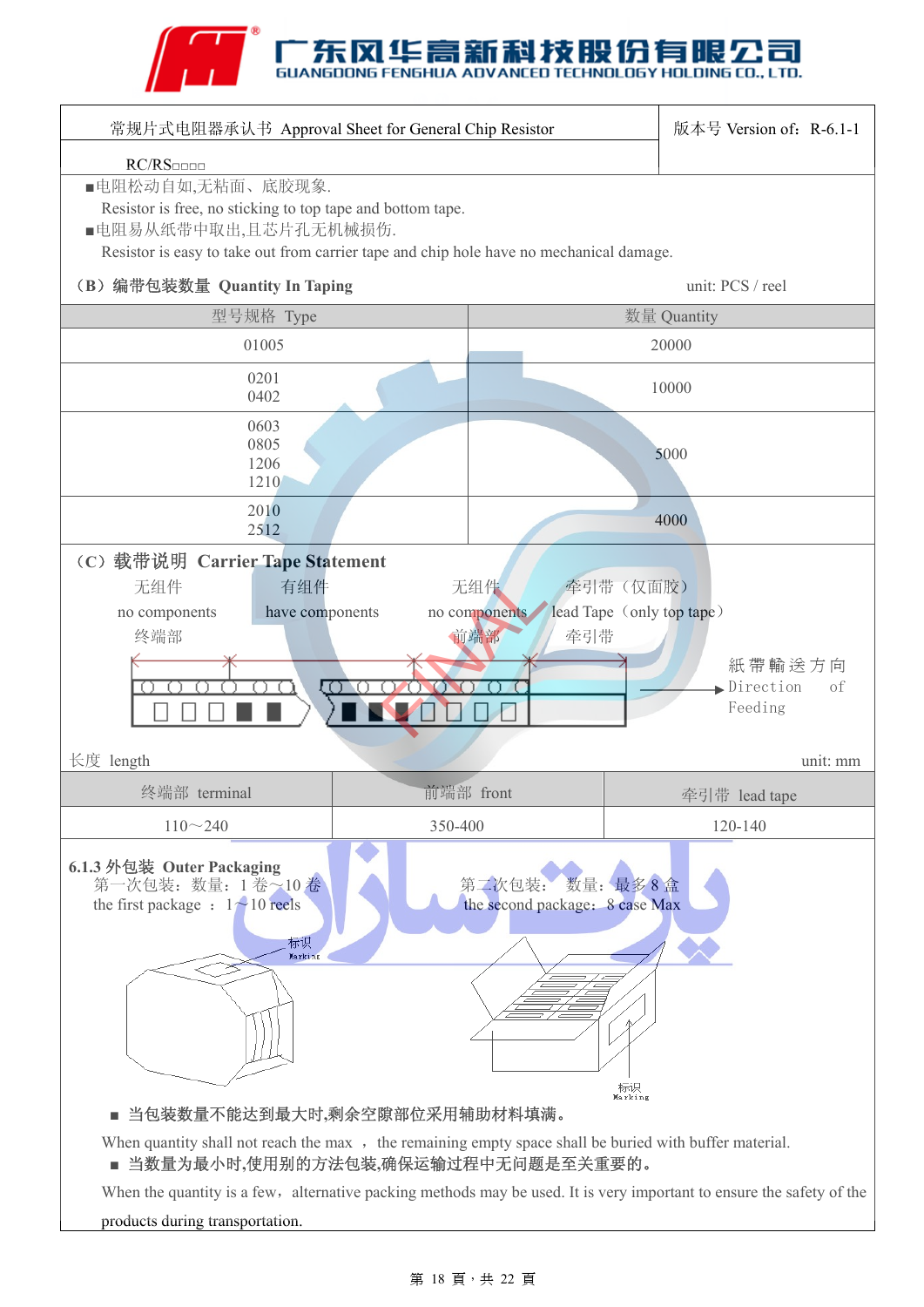

| 常规片式电阻器承认书 Approval Sheet for General Chip Resistor                                                                                                                                                                                                                                                                                                                                                                                                                                                                                                                                                                                                                                                                                                                                                                                                                                                                                                                                     | 版本号 Version of: R-6.1-1 |  |  |  |  |
|-----------------------------------------------------------------------------------------------------------------------------------------------------------------------------------------------------------------------------------------------------------------------------------------------------------------------------------------------------------------------------------------------------------------------------------------------------------------------------------------------------------------------------------------------------------------------------------------------------------------------------------------------------------------------------------------------------------------------------------------------------------------------------------------------------------------------------------------------------------------------------------------------------------------------------------------------------------------------------------------|-------------------------|--|--|--|--|
|                                                                                                                                                                                                                                                                                                                                                                                                                                                                                                                                                                                                                                                                                                                                                                                                                                                                                                                                                                                         |                         |  |  |  |  |
| RC/RS<br>6.1.4 标签 Label<br>■卷盘标签 label on the reel<br>(1. 客户物料号 customer part No. 2.客户订单号 customer P/O) 3.型号规格 Part No<br>4. 数量 quantity<br>5.标称阻值 resistance<br>6.额定功率 rated power<br>7.电阻值误差 tolerance<br>8.出厂日期 delivery date<br>9.QC 印章 QC marking<br>10. ROHS marking<br>■内箱标签 label on inner packaging box<br>(1.客户物料 customer part No. 2.客户订单号 customer P/O) 3.型号规格 Part No<br>4. 数量 quantity<br>5.标称阻值 resistance<br>6.额定功率 rated power<br>9.QC 印章    QC    marking<br>7.电阻值误差 tolerance<br>$8.$ 出厂日期 delivery date<br>10. ROHS marking<br>■外箱标签 label on outer packaging box<br>1. 客户名称 customer name<br>2.合同编号 contract No.<br>3.产品名称 product name<br>6.箱号 case No.<br>4.风华型号规格 part No. 5.数量 quantity<br>7.制造者名称 maker name<br>9. 客户订单号: customer P/O<br>8.QC 印章 QC marking<br>and the control of the control of<br>10. 客户订单号: customer P/O 11. 客户物料号: customer part No 12. 出货日期: delivery date<br>13. 装箱清单号: Packing list number 14. 毛重: gross weight<br>15. 净重: net weight |                         |  |  |  |  |
| 备注 Remark:                                                                                                                                                                                                                                                                                                                                                                                                                                                                                                                                                                                                                                                                                                                                                                                                                                                                                                                                                                              |                         |  |  |  |  |
| ①()部分可按客户要求而定。                                                                                                                                                                                                                                                                                                                                                                                                                                                                                                                                                                                                                                                                                                                                                                                                                                                                                                                                                                          |                         |  |  |  |  |
| The content with bracket could be designed according to customers' requirement.<br>②一般情况下,环保产品采用"ROHS"标示。                                                                                                                                                                                                                                                                                                                                                                                                                                                                                                                                                                                                                                                                                                                                                                                                                                                                               |                         |  |  |  |  |
| Usually, the environmental product will be used "ROHS" label.                                                                                                                                                                                                                                                                                                                                                                                                                                                                                                                                                                                                                                                                                                                                                                                                                                                                                                                           |                         |  |  |  |  |
|                                                                                                                                                                                                                                                                                                                                                                                                                                                                                                                                                                                                                                                                                                                                                                                                                                                                                                                                                                                         |                         |  |  |  |  |
| 卷盘标签上的环保标识<br>外箱上的环保标识                                                                                                                                                                                                                                                                                                                                                                                                                                                                                                                                                                                                                                                                                                                                                                                                                                                                                                                                                                  |                         |  |  |  |  |
| Environmental Logo on Reel Label<br>Environmental Logo on Outer Box                                                                                                                                                                                                                                                                                                                                                                                                                                                                                                                                                                                                                                                                                                                                                                                                                                                                                                                     |                         |  |  |  |  |
| <b>RRXAFR5Z1502</b><br>RoHS<br>$03 - 7488947$<br>RS-03K1502FT<br>5000 pcs. - 15K $\Omega$ 1/10W $\pm 1\%$<br>DATE: $2007 - 05 - 21$<br>Fenghua Advanced Technology (Holding) Co., Ltd.                                                                                                                                                                                                                                                                                                                                                                                                                                                                                                                                                                                                                                                                                                                                                                                                  |                         |  |  |  |  |
|                                                                                                                                                                                                                                                                                                                                                                                                                                                                                                                                                                                                                                                                                                                                                                                                                                                                                                                                                                                         |                         |  |  |  |  |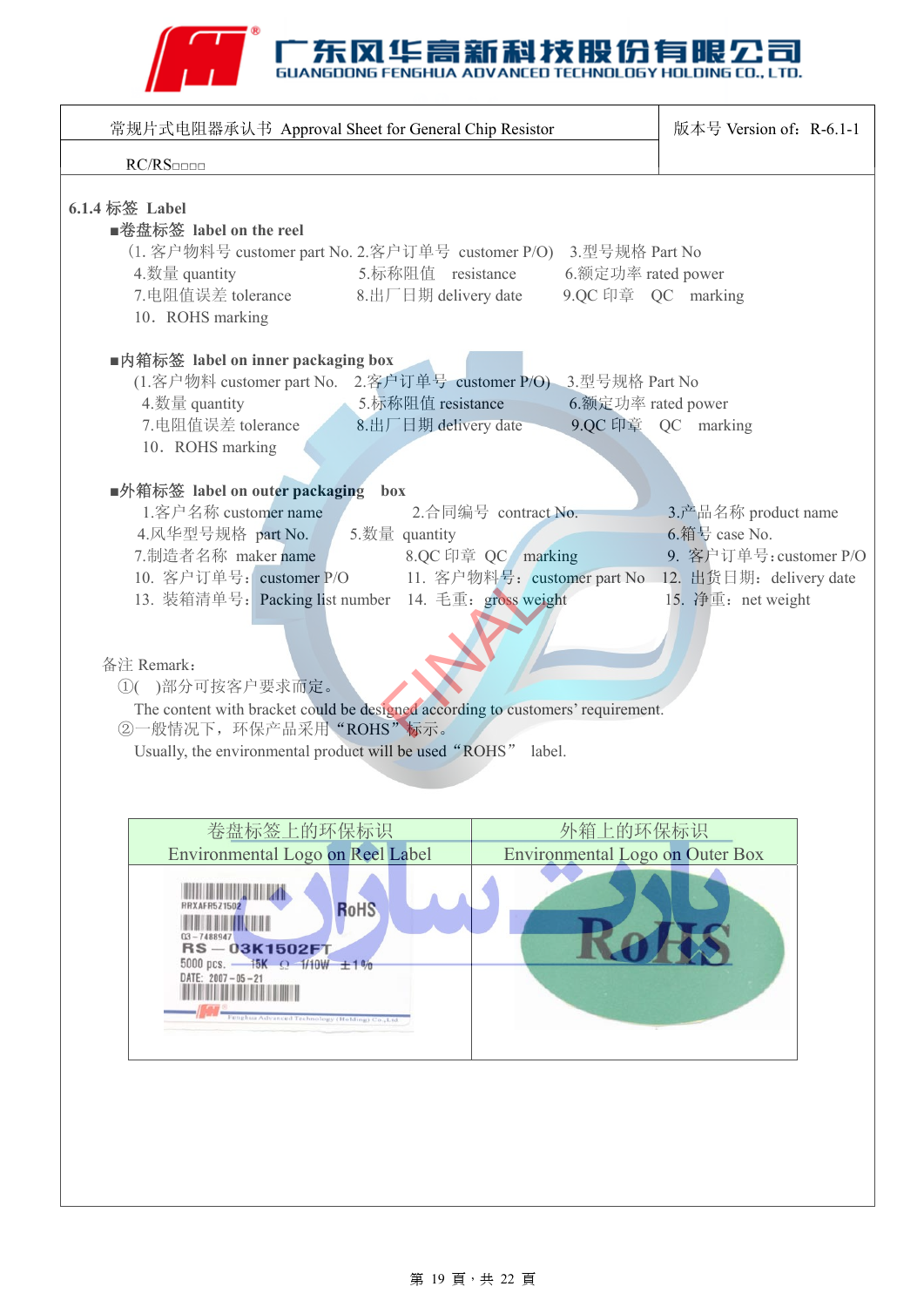### A THE SUANGDONG FENGHUA ADVANCED TECHNOLOGY HOLDING CO., LTD.

| 常规片式电阻器承认书 Approval Sheet for General Chip Resistor                                                                   | 版本号 Version of: R-6.1-1          |
|-----------------------------------------------------------------------------------------------------------------------|----------------------------------|
| RC/RS                                                                                                                 |                                  |
| 7.0 环保情况说明 Environmental Protection Statement                                                                         |                                  |
| ※ 产品符合 ROHS 指令 Compliant with ROHS Directive.                                                                         |                                  |
| 1) 表面处理层(即外部电极)无铅(Pb<100ppm)                                                                                          |                                  |
| The termination of the chip resistor is lead-free ( $Pb \le 100$ ppm).                                                |                                  |
| 2) 本体中的铅属于 ROHS 指令豁免的"玻璃中的铅"                                                                                          |                                  |
|                                                                                                                       |                                  |
| The Pb in the resistor body is belong to the ROHS exemptions of "Pb in glass material"                                |                                  |
| ※ 根据中国《电子信息产品污染控制管理办法》的规定, 片式电阻器的有害物质情况如下:                                                                            |                                  |
| According to the requirement of Administration on the Control of Pollution caused by Electronic Information Products, |                                  |
| below are the hazardous substance information for the chip resistor:                                                  |                                  |
| 有毒有害物质或元素 hazardous substance<br>部件名称                                                                                 |                                  |
| 六价铬<br>铅 (Pb)<br>汞 (Hg)<br>镉(Cd)<br>part name<br>$(Cr^{6+})$                                                          | 多溴二苯醚<br>多溴联苯<br>(PBB)<br>(PBDE) |
| 片式电阻器                                                                                                                 |                                  |
| $\circ$<br>$\times$<br>$\bigcirc$<br>$\circ$<br>chip resistor                                                         | $\bigcirc$<br>Ω                  |
| o: 表示该有毒有害物质在该部件所有均质材料中的含量均在SJ/T11363-2006标准规定的限量要求以下。                                                                |                                  |
| o: Indicates that this toxic or hazardous substance contained in all of the homogeneous materials for this part is    |                                  |
| below the threshold requirement in ST/J11363-2006.                                                                    |                                  |
| ×: 表示该有毒有害物质至少在该部件的某一均质材料中的含量超出 SJ/T11363-2006 标准规定的限量要求。                                                             |                                  |
| x: Indicates that this toxic or hazardous substance contained in at least one of the homogeneous materials used for   |                                  |
| this part is above the threshold requirement in ST/J11363-2006.                                                       |                                  |
| ※ 产品的环保使用期限标志如下:                                                                                                      |                                  |
| The Environment Friendly Use Period logo as below:                                                                    |                                  |
|                                                                                                                       |                                  |
|                                                                                                                       |                                  |
| 备注: 此环保使用期限只适用于产品是在本产品承认书中所规定的条件下工作。                                                                                  |                                  |
| Remarks: Above "Environment Friendly Use Period" only applicable under the condition specified in this approval       |                                  |
| sheet.                                                                                                                |                                  |
|                                                                                                                       |                                  |
|                                                                                                                       |                                  |
| 8.0 表面处理无铅片阻推荐使用的焊接曲线 Recommended Soldering Profile                                                                   |                                  |
| 推荐的回流焊曲线Recommended re-flow profile                                                                                   |                                  |
| 回流3次 Re-flow 3 times                                                                                                  |                                  |
|                                                                                                                       |                                  |
| $\circ$<br>$250 -$                                                                                                    |                                  |
|                                                                                                                       |                                  |
| 200.                                                                                                                  |                                  |
|                                                                                                                       |                                  |
| 150.                                                                                                                  |                                  |
| Temperature<br>320.0-320.0<br>1500—1800. 602—1202<br>20 am 50 a                                                       |                                  |
| 100                                                                                                                   |                                  |
| Rang up 510/x (mm)<br>Rom dom 612/a (nm)                                                                              |                                  |
| 50                                                                                                                    |                                  |
|                                                                                                                       |                                  |
|                                                                                                                       |                                  |
|                                                                                                                       | Time (s)                         |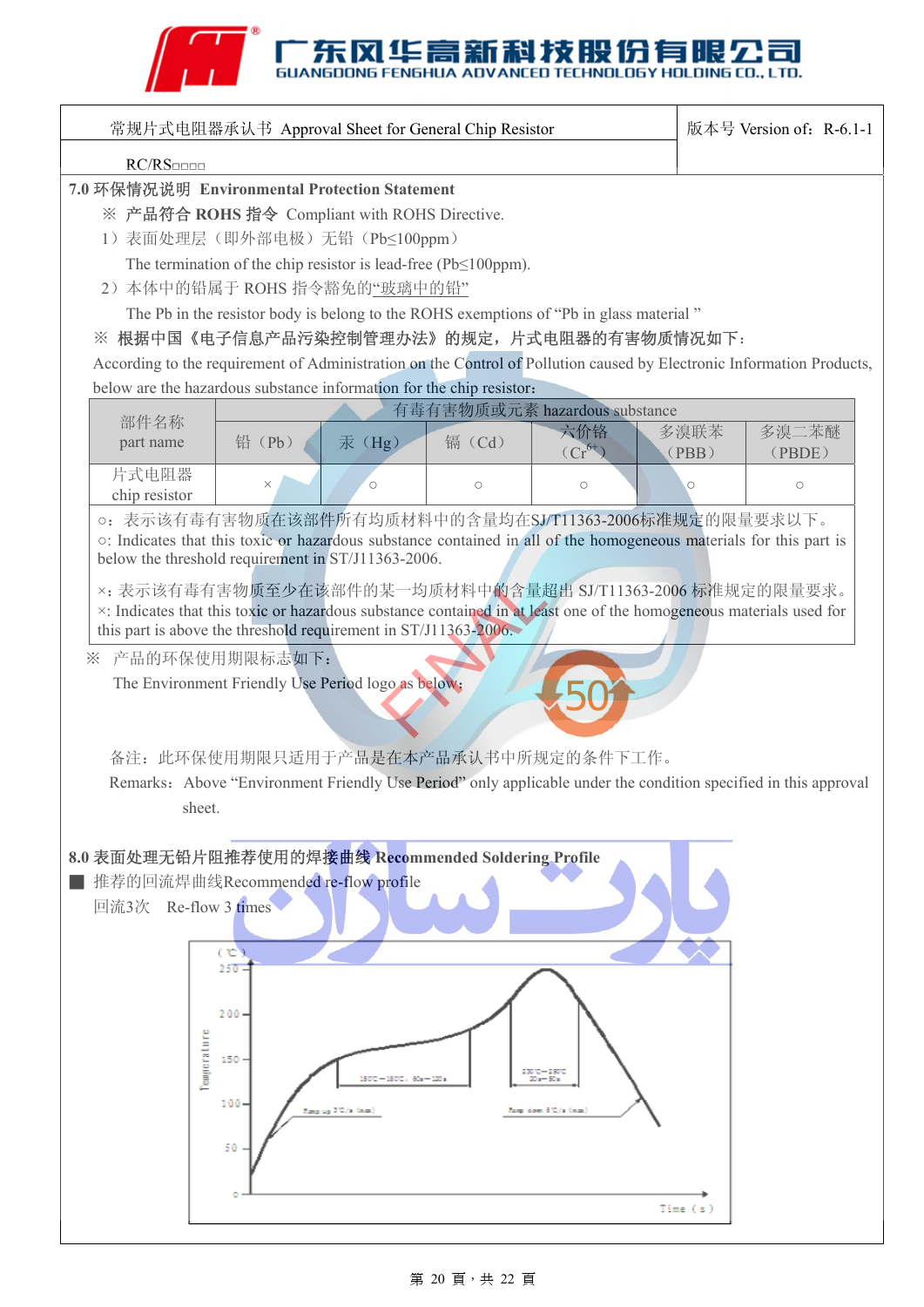